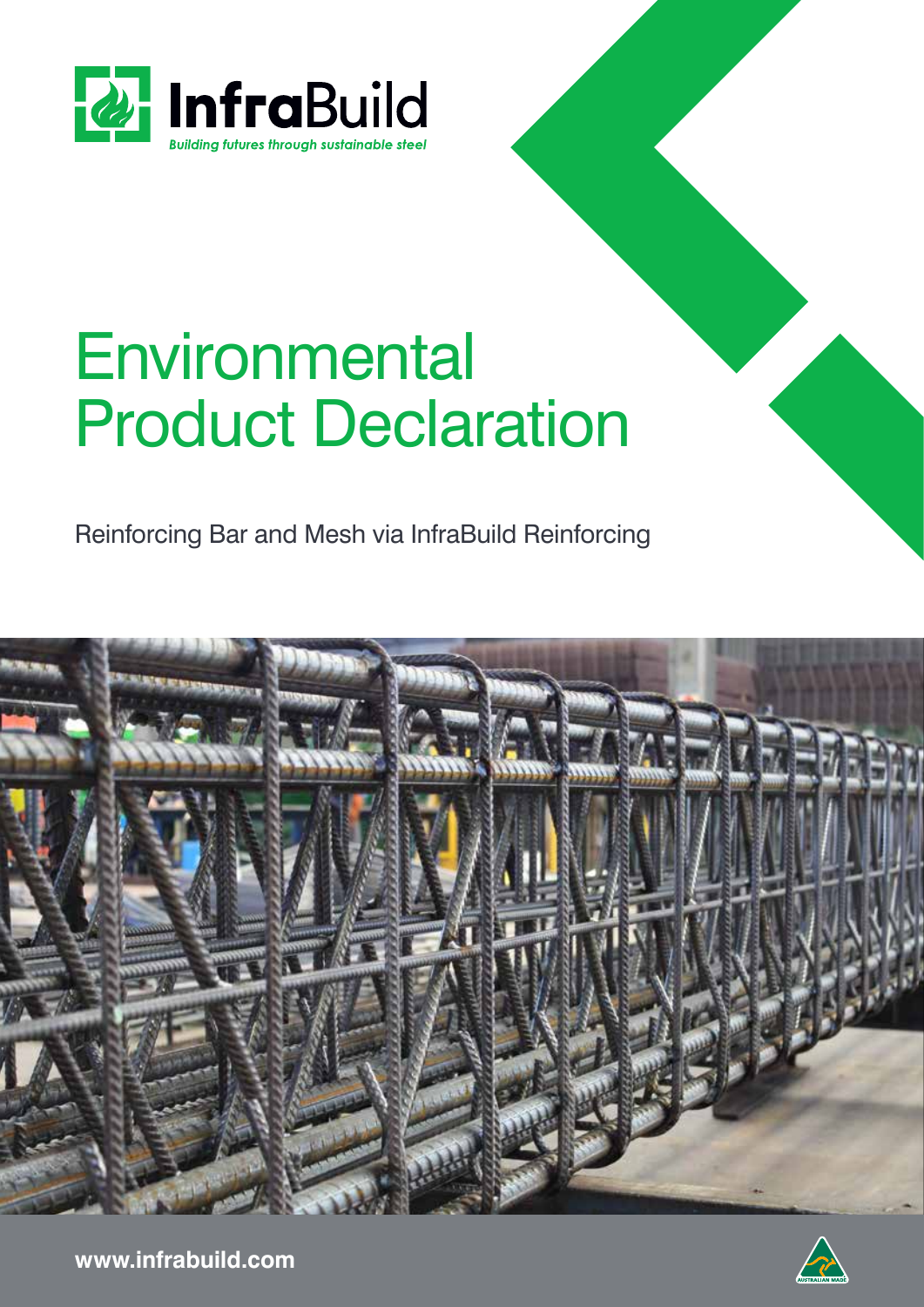Produced under EPD Australasia by thinkstep-anz in accordance with ISO 14025 and EN 15804

Publication date 2016-11-08<br>Version date 2022-05-20 Version date<br>Valid until Geographical scope

EPD registration number S-P-00857 Version 1.2 2025-09-21<br>Australia

## General information

An Environmental Product Declaration, or EPD, is a standardised and verified way of quantifying the environmental impacts of a product based on a consistent set of rules known as PCR (Product Category Rules).

| <b>Declaration</b>  |                                               | <b>InfraBuild Australia Pty Ltd</b>                                                      |
|---------------------|-----------------------------------------------|------------------------------------------------------------------------------------------|
| owner:              | <b>nfra</b> Build                             | www.infrabuild.com<br>Web:                                                               |
|                     |                                               | sustainablesteel@infrabuild.com<br>Email                                                 |
| <b>EPD</b>          |                                               | thinkstep Pty Ltd                                                                        |
| produced            |                                               | Web:<br>www.thinkstep-anz.com                                                            |
| by:                 | thinkstep                                     | info@thinkstep-anz.com<br>Email:                                                         |
|                     | anz                                           | 616 Harris Street, Ultimo, New South Wales 2007, Australia<br>Post:                      |
|                     |                                               |                                                                                          |
| <b>EPD</b>          |                                               | <b>EPD Australasia Ltd</b>                                                               |
| Programme           | <b>ALISTRALASIA</b>                           | www.epd-australasia.com<br>Web:                                                          |
| Operator:           | ENVIRONMENTAL PRODUCT DECLARATION             | info@epd-australasia.com<br>Email:                                                       |
|                     |                                               | 315a Hardy Street, Nelson 7010, New Zealand<br>Post:                                     |
|                     |                                               |                                                                                          |
|                     |                                               |                                                                                          |
|                     | CEN standard EN 15804 served as the core PCR: |                                                                                          |
| PCR:                |                                               | PCR 2012:01 Construction products and Construction services,<br>Version 2.31, 2019-12-20 |
|                     |                                               |                                                                                          |
|                     | PCR review was conducted by:                  | The Technical Committee of the International EPD® System                                 |
|                     |                                               |                                                                                          |
| Chair:              |                                               | Massimo Marino. Contact via info@environdec.com                                          |
|                     |                                               |                                                                                          |
|                     | Independent verification of the               | EPD process certification (Internal)                                                     |
|                     | declaration and data, according               | <b>EPD verification (External)</b><br>☑                                                  |
| to ISO 14025:       |                                               |                                                                                          |
| <b>Third</b>        |                                               | Rob Rouwette (start2see Pty Ltd)                                                         |
| party               |                                               | Rob.Rouwette@start2see.com.au<br>Email:                                                  |
| verifier:           |                                               |                                                                                          |
| Verifier accredited |                                               | <b>EPD Australasia Ltd</b>                                                               |
| or approved by:     | ENVIRONMENTAL PRODUCT DECLARATION             |                                                                                          |

| <b>Version</b> | <b>Date and Description</b>                                                                                                                                                      |
|----------------|----------------------------------------------------------------------------------------------------------------------------------------------------------------------------------|
|                | November 2016 – Original EPD released under OneSteel Reinforcing brand.                                                                                                          |
| 1.1            | September 2020 – Updated in line with 5-year validity, including updated hotspot data covering over 95% of all<br>impacts. Rebranded as InfraBuild Reinforcing.                  |
| 1.2            | May 2022 – Updated with new InfraBuild branding and logo. InfraBuild Construction Solutions was renamed<br>InfraBuild Reinforcing. No change in any reported numbers or metrics. |

Environmental Product Declaration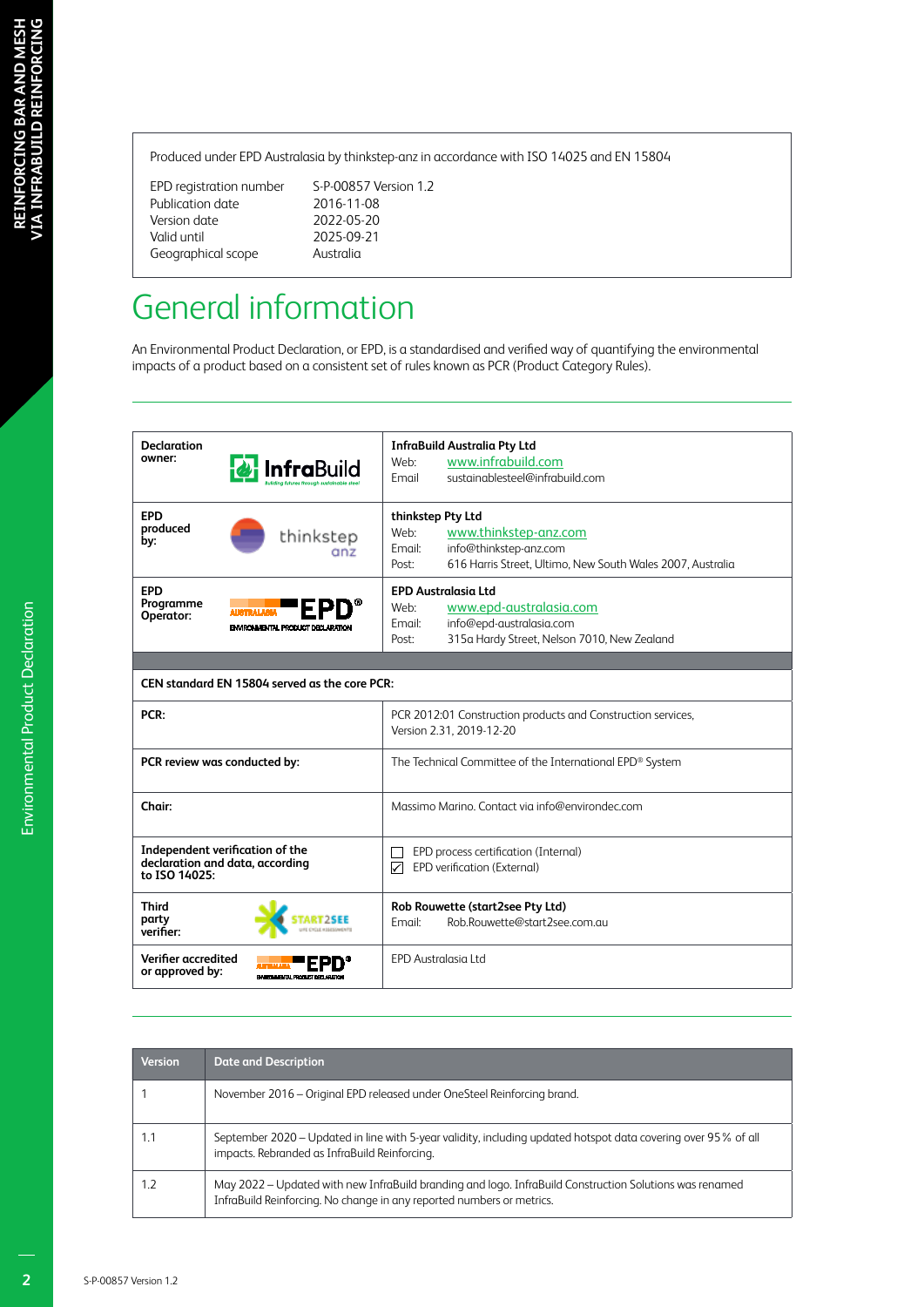# **Contents**

| <b>General information</b>                     | $\overline{2}$ |
|------------------------------------------------|----------------|
| Table of contents                              | 3              |
| Welcome                                        | $\overline{4}$ |
| How to use this EPD                            | 5              |
| Benefits of using this EPD                     | 6              |
| Benefits of using InfraBuild products          | 7              |
| Reinforcing Bar and Mesh products              | 8              |
| <b>Steelmaking processes</b>                   | 9              |
| The Material Circularity Indicator / ISO 14001 | 11             |
| <b>Technical information</b>                   | 13             |
| <b>Reinforcing Bar</b>                         | 16             |
| <b>Reinforcing Mesh</b>                        | 19             |
| Acronyms                                       | 22             |
| <b>References</b>                              | 23             |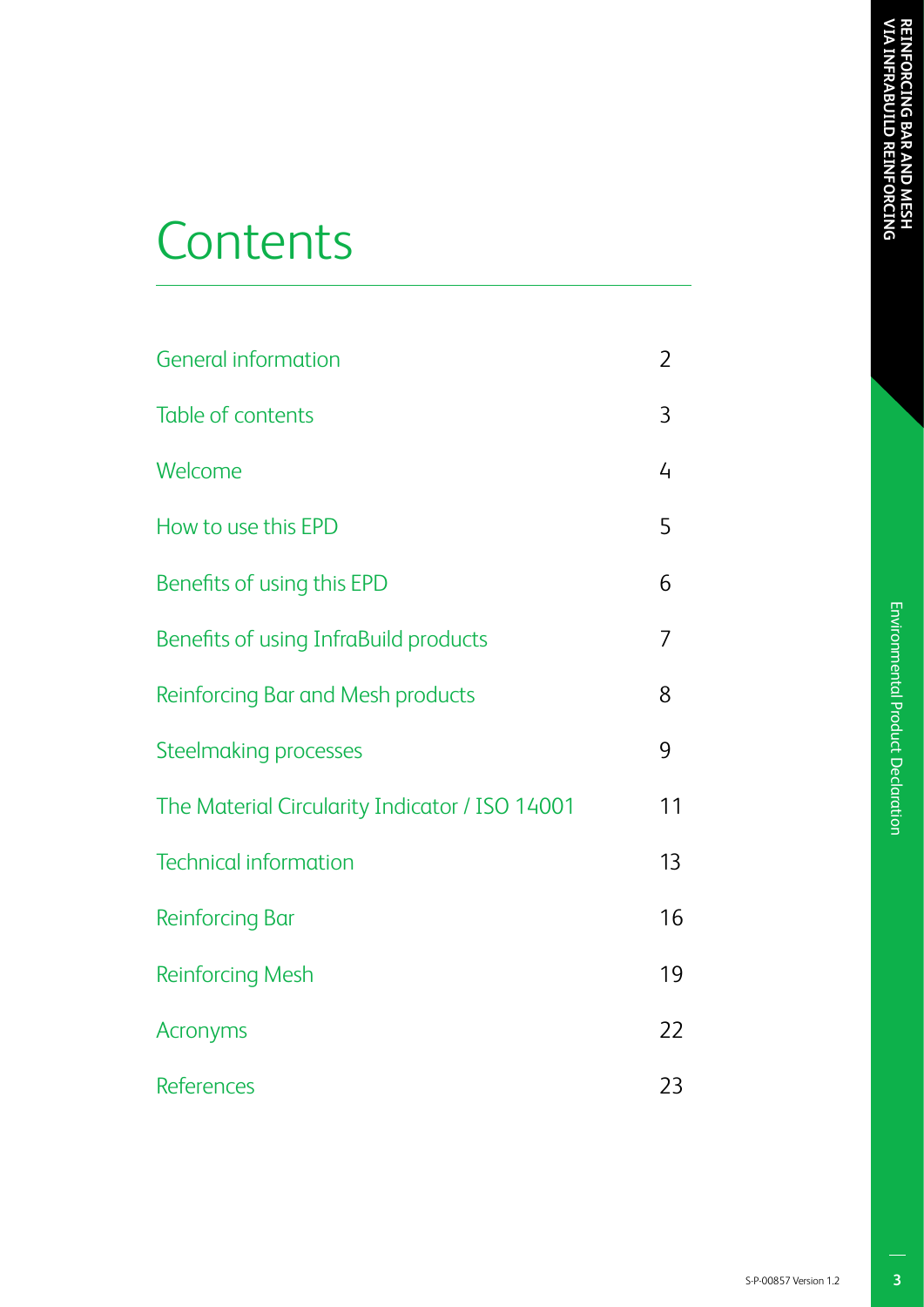

# Welcome

At InfraBuild, we are on a mission to inspire and drive nation-building infrastructure and the construction of Australia's tomorrow using local resources, sustainable solutions, new technology and big thinking.

InfraBuild is dedicated to conducting our business to global environmental, social and commercial standards and has stated its ambition to become carbon neutral by 2030. Our commitment to the environment includes optimising the eco-efficiency of our products through the product life cycle. This means improving resource and energy efficiencies in the production and distribution of our products, and during the use of steel products. We are committed to the promotion of the recovery, reuse and recycling of steel and other products.

InfraBuild's Environmental Product Declarations (EPDs) are independently verified and are premier contributors to our holistic commitment to the environmentally sustainable manufacture and application of our products. Alongside our sustainable manufacturing practices, as well as our expertise in technical product applications and customisation, EPDs are another way we are here to deliver value to our customers and the construction industry.

Recognising our customers' need and the increasing demand for standardisation and greater transparency around environmental performance, InfraBuild is proud to publish the sustainability credentials of our supply chain and products.

#### The major changes in this EPD include:

- InfraBuild brand refresh
- InfraBuild Construction Solutions was renamed InfraBuild Reinforcing.

#### www.infrabuild.com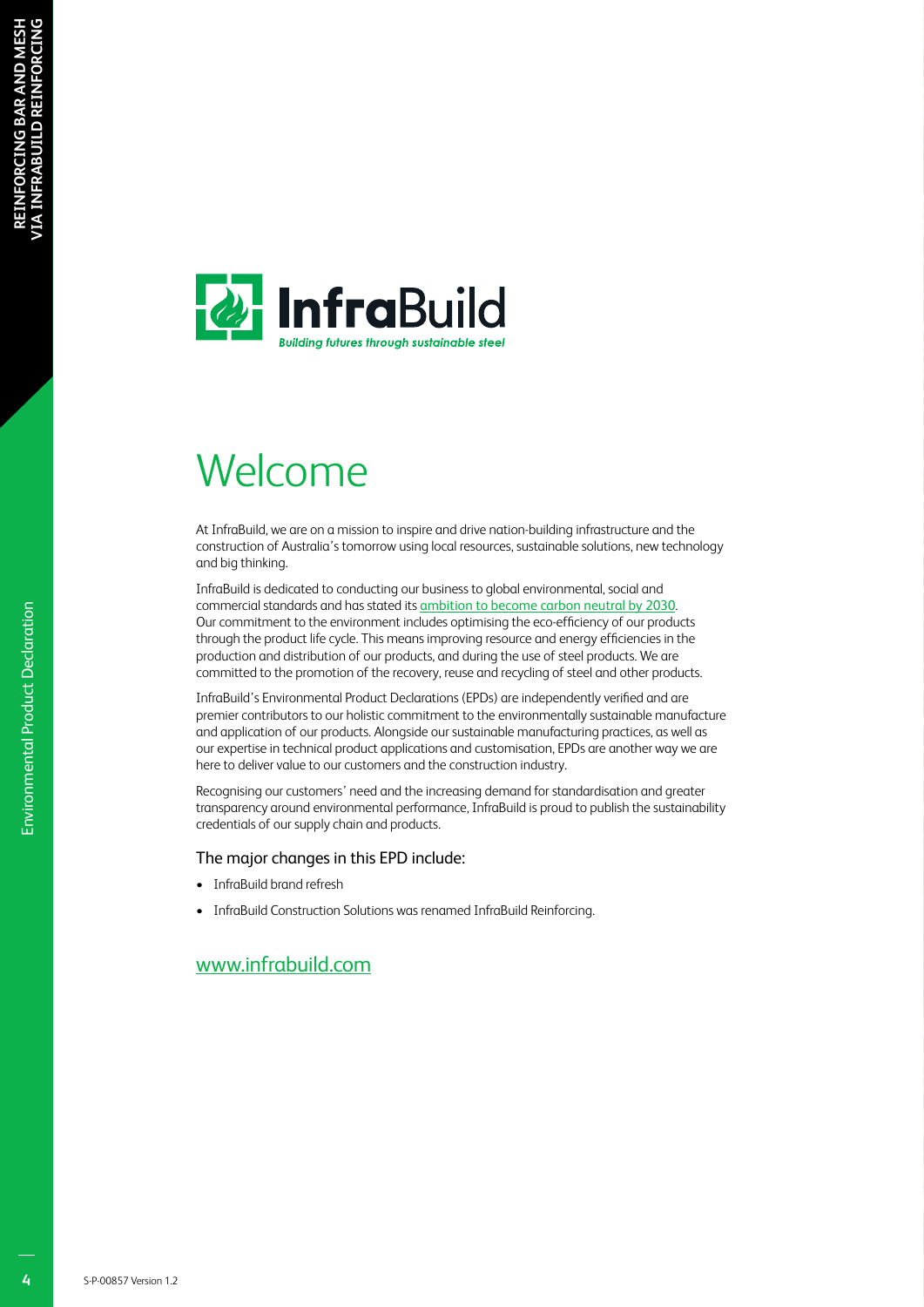

# How to use this EPD

InfraBuild recognises the importance of the transparency and independent verification of our products' credentials. This Environmental Product Declaration (EPD) covers the environmental impacts of reinforcing bar and mesh.

Reinforcing bar and mesh is manufactured to AS/NZS 4671 *Steel reinforcing materials*.

Our products manufactured to AS/NZS 4671 are third-party certified by the Australasian Certification Authority for Reinforcing and Structural Steels (ACRS) to independently confirm they consistently meet the requirements of the Standard.

These products are typically used in the construction industry.

### General guidance

EPDs are independently verified documents that include information about the environmental impact of products throughout their life cycle.

EPDs require the completion of Life Cycle Inventory (LCI), a Life Cycle Assessment (LCA) and verification to best practice international and Australian standards.

- Life Cycle Inventory (LCI) is the collection of data on the inputs, processes and outputs within a defined system boundary
- Life Cycle Assessment (LCA) is the modelling of LCI in accordance with ISO 14040 and ISO 14044 Standards
- Third party verification of the output of the LCA in the format of an EPD.

The EPD owner has the sole ownership, liability and responsibility for the EPD.

### EPDs are not always comparable

When comparing EPDs it is important to recognise:

- EPDs within the same product category from different programmes may not be comparable
- EPDs of construction products may not be comparable if they do not comply with EN 15804 or if they are produced using different Product Category Rules
- EPDs of construction products from a group of manufacturers may not be comparable to an EPD of a similar construction product that has been generated by a single manufacturer.

Understanding the detail is important in comparisons. Expert analysis is required to ensure data is truly comparable to avoid unintended distortions.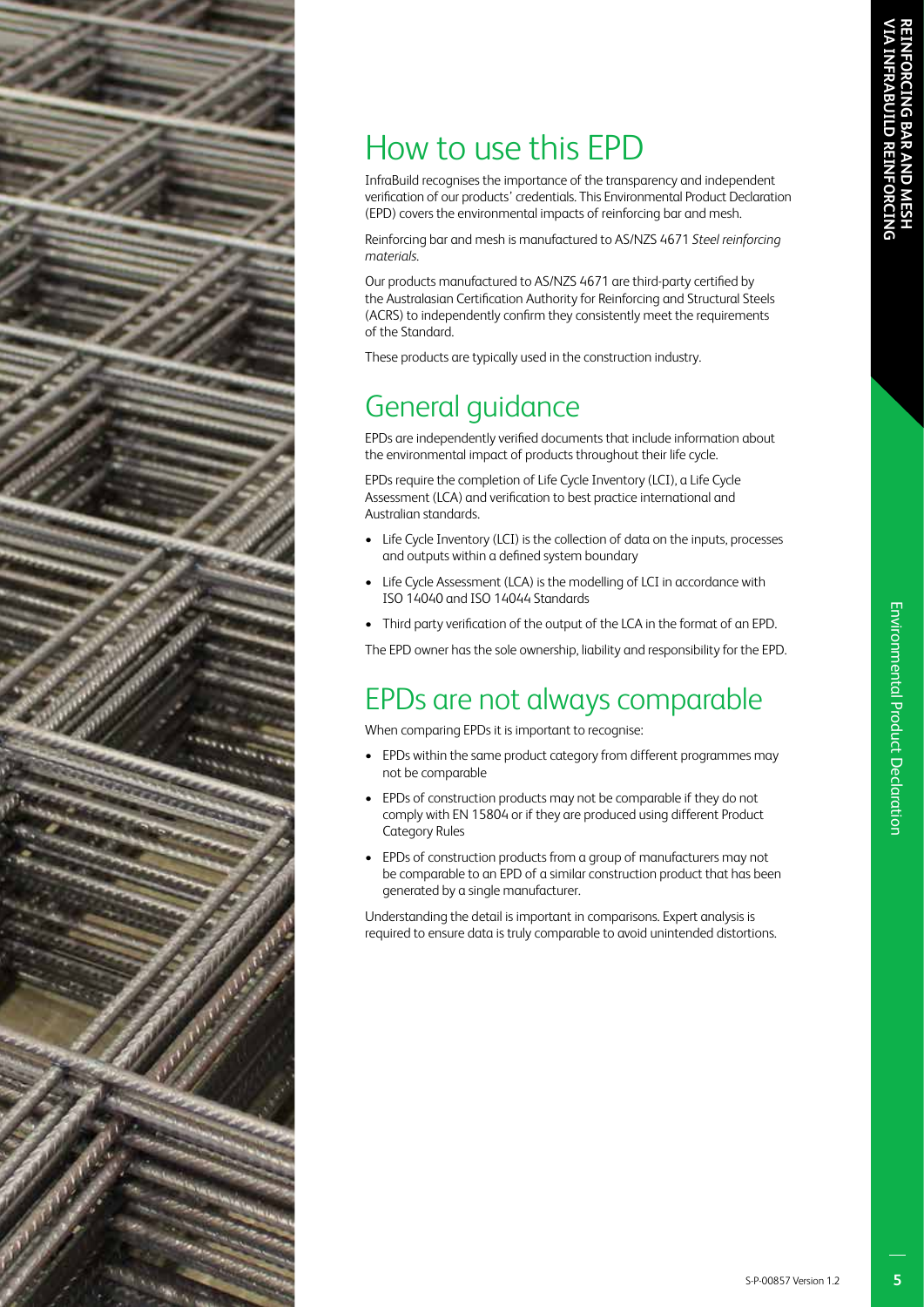### Benefits of using this EPD

- Provides an independently verified representation of the environmental impact of the InfraBuild product going into your project.
- Complies with the requirements of a valid EPD that is recognised in the Green Star Design & As Built v1.3 and Innovation Challenge of Green Star legacy tools by the Green Building Council of Australia (GBCA).
- Complies with the requirements of IS® rating tool by the Infrastructure Sustainability Council (ISC).



#### Green Star® Points

This EPD complies with requirements under the Green Building Council of Australia's rating tool, Green Star – Design & As Built v1.3.

Green Star points for EPDs can be claimed under the Sustainable Products credit when the following criteria are met:

- $\checkmark$  EN 15804 and ISO 14025 compliant
- $\checkmark$  Verified by an independent third party
- $\checkmark$  Cradle-to-gate scope.

This EPD meets these requirements.



#### IS Tool®

This EPD complies with requirements under the Infrastructure Sustainability Council's IS® rating scheme:

- $\checkmark$  Compliant with ISO 14025
- $\checkmark$  Compliant with EN15804
- $\checkmark$  Verified by a third party.

This EPD may help your project achieve ISv2.0 Rso-7 or ISv1.2 Mat-2 credits under the IS® rating scheme.

#### ISC ISupply

ISC's ISupply Directory connects sustainable products and services with projects and assets undertaking an IS rating.

InfraBuild has been part of the ISupply Directory since its inception. Our listing within the ISupply directory can help your project or asset achieve sustainability outcomes rewarded under the IS rating scheme.

www.isupply.org.au/listing/structural-steel-reinforcing-bar-and-mesh-pre-stressingstrand-and-rail-products/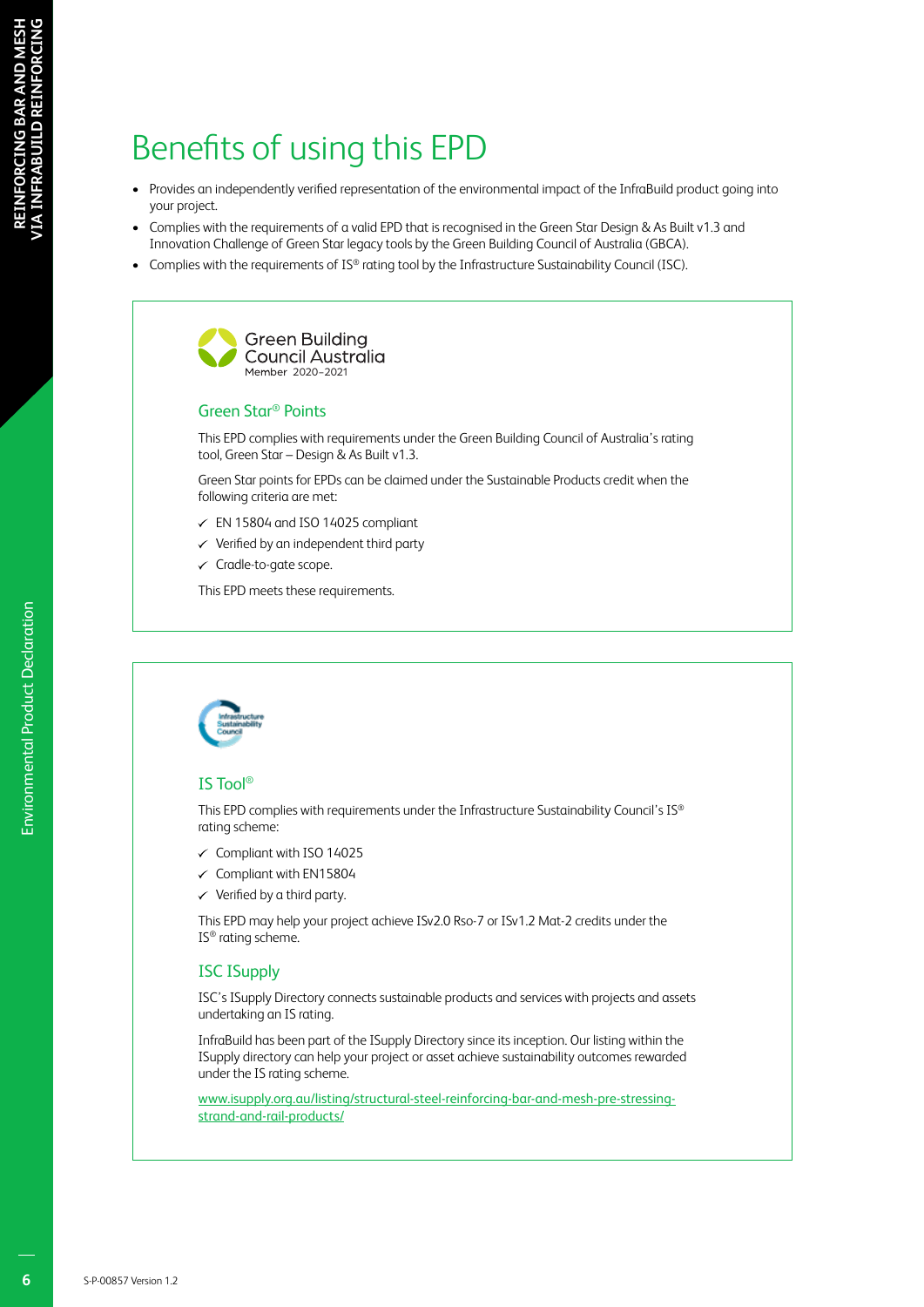### Benefits of using InfraBuild products

#### Why steel?

#### **Steel is fundamental to the way we live, work and play.**

As one of the most utilised materials in the world, steel supports the buildings we use, strengthens the roads and bridges that connect us and contributes to a more sustainable built environment.

From design and construction, through to building and infrastructure use, and then at the end of the asset lifespan, steel offers construction proponents unique sustainability benefits.

Steel can be readily adapted for various uses. It allows asset owners to modify existing structures to cater for future uses and tenants, as well as extending the structure's lifespan beyond its initial intent.

Steel is a 100% recyclable material, with no loss in material strength or quality.

Modern design techniques and the use of higher strength grades can also reduce the mass of steel used in structures.

To understand the environmental performance of steel, the full life cycle of steel must be taken into consideration. The key steps in the life cycle of steel are shown in Figure 1 (page 8).

#### Why InfraBuild?

#### **At InfraBuild, we understand that sustainability is not just about environmental impact.**

We strive to improve our social licence to operate across social, economic and environmental arenas while upholding our core values of Family, Change and Sustainability.

For more information refer to www.infrabuild.com

### High-strength steel

Viribar®750 is InfraBuild Reinforcing' new range of 750 MPa grade, Class N (750N) bars for fitments in smaller diameters which are equivalent in force capacity to the existing 500 MPa grade, Class N (500N) bars. This equivalence means that the new Viribar®750 fitments can be substituted for the existing 500 MPa fitments for standard reinforced concrete columns.

By using Viribar®750, the 33% reduction in the mass of steel fitments has the potential to significantly improve the sustainability credentials and constructability of a project.

Projects that use Viribar®750 fitments can be awarded one (1) Green Star Innovation point. For more information, go to: www.gbca.org.au/faqs.asp?action=details&faqId=112

For more information on Viribar®750 fitments, go to: www.infrabuild.com/en-au/products-services/products/viribar-750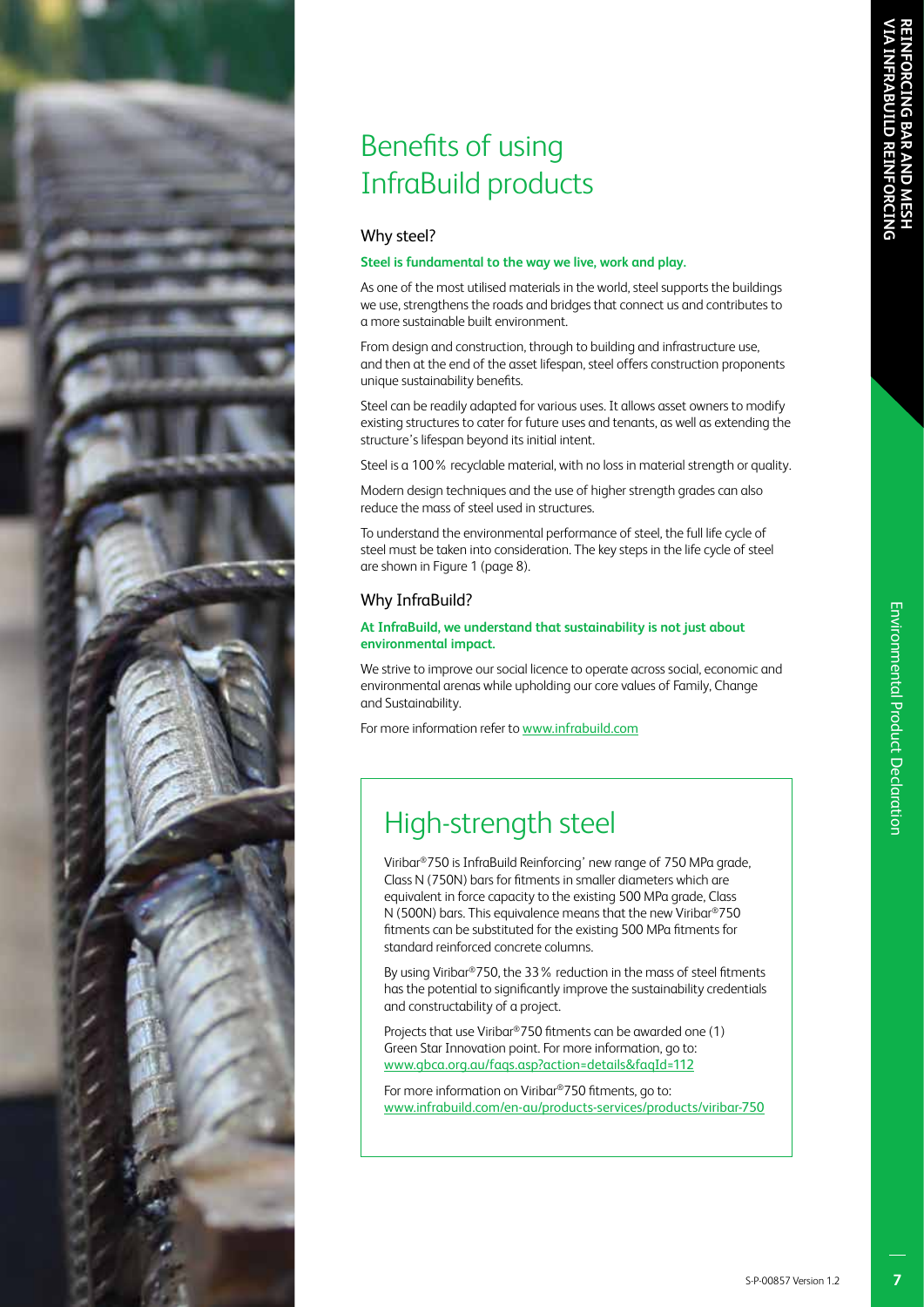

### Reinforcing Bar and Mesh products

This EPD includes data on two products. These are:

- 1. Reinforcing bar
- 2. Reinforcing mesh.

Each of the products included in this EPD are available in a wide range of sizes.

Under the United Nations Central Product Classification (UN CPC) InfraBuild reinforcing bar and mesh products fall into three categories:

- 41241: Bars and rods, hot-rolled, in irregularly wound coils, of iron and non-alloy steel
- 41242: Other bars and rods of iron or non-alloy steel, not further worked than forged, hot-rolled, hot-drawn or extruded, but including those twisted after rolling

• 41264: Bars and rods, cold-formed or cold-finished, of alloy steel.

Under the Australian and New Zealand Standard Industrial Classification (ANZSIC), the products within this EPD are described by the following Class Code and Title;

• 2221 Structural Steel Fabrication

The products are manufactured by InfraBuild at its major steelmaking and processing sites in Laverton, Vic and Rooty Hill, NSW and by Liberty Primary Steel at its integrated steelworks in Whyalla SA. A detailed description of the products can be found on pages 16 and 19.

This EPD relates to products manufactured by InfraBuild Reinforcing and therefore does not include imported products or components. The production process is described conceptually hereafter in Figure 3 (page 10).

Environmental Product Declaration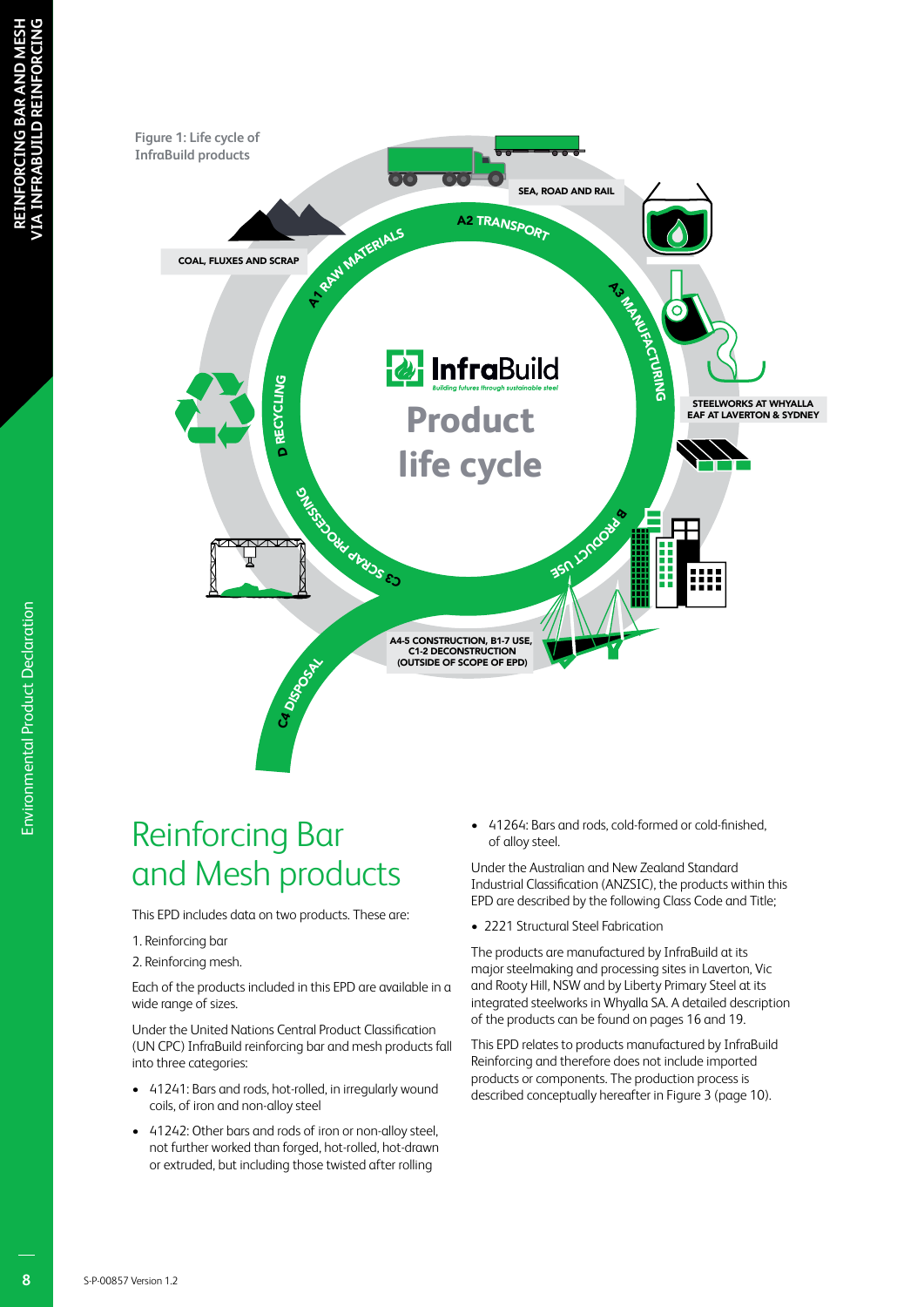### **Steelmaking** processes

InfraBuild uses steel produced using two different, but complementary, manufacturing processes.

The first involves InfraBuild's Electric Arc Furnaces (EAF), which primarily use scrap steel and electricity.

The second uses Liberty Primary Steel's integrated steel mill at Whyalla, SA, which incorporates key unit processes such as coke manufacture, Blast Furnace (BF) and Basic Oxygen Steelmaking (BOS). This process primarily uses raw materials such as coal and iron ore.

These processes are complementary because EAF steelmaking cannot occur without scrap steel feed that has previously been created through the integrated steel manufacturing process.

The interdependency of the two processes is recognised by rating tools including Green Star® and IS® in that steel from both processes can contribute equally to obtaining credits under schemes.

Manufacturers and designers alike play a key role in improving the sustainability credentials of steel and steel structures.

Designers are encouraged to select the most suitable steel for an application to maximise the efficiency of the design and thus reduce the quantities consumed. As a manufacturer, InfraBuild works to provide products and services that are increasingly sustainable. These include our higher strength steel solutions that have the capacity to reduce the amount of steel consumed.

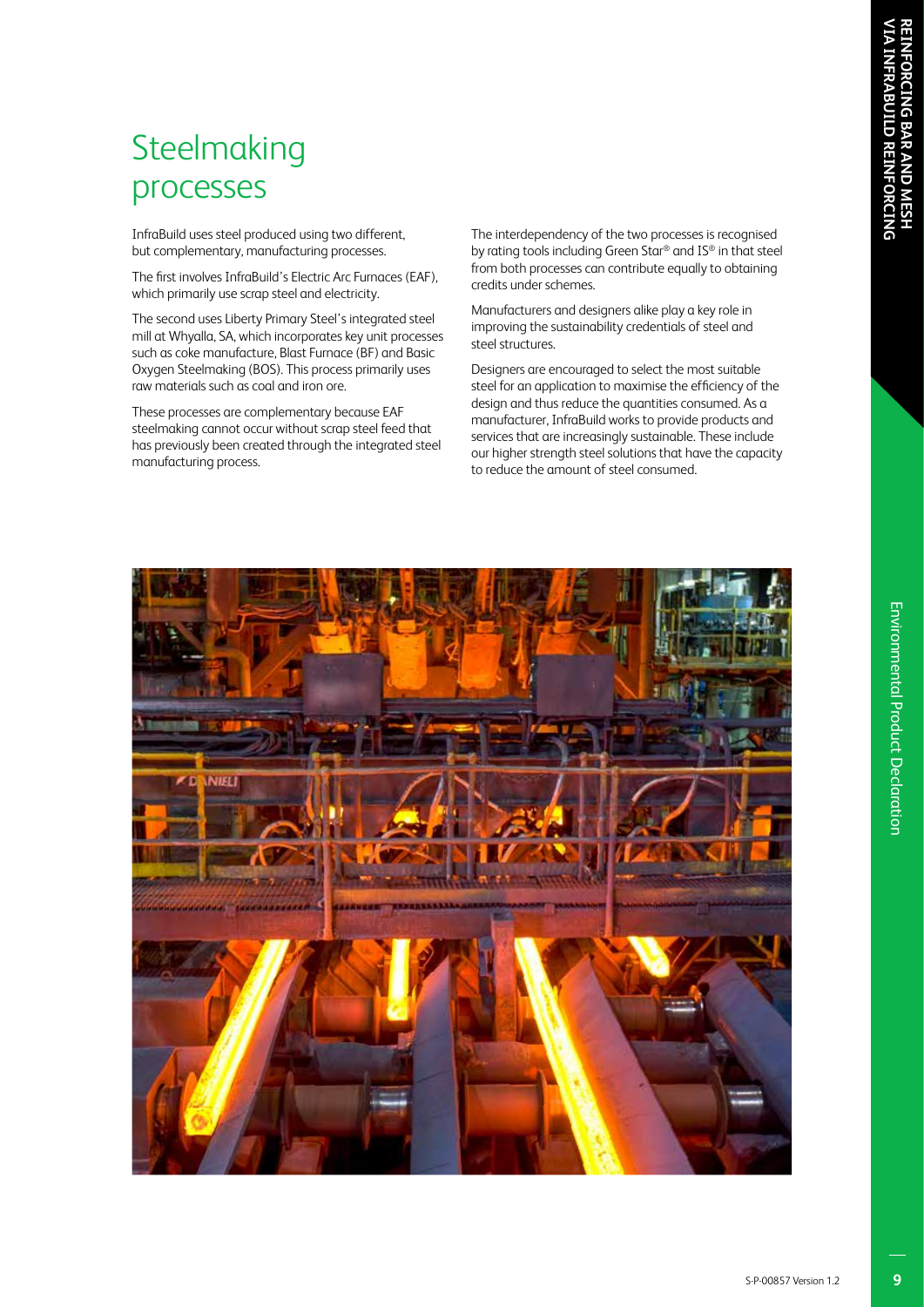#### **Figure 2: The typical composition of InfraBuild's bar and mesh products**



A range of alloys are used to manufacture the products and grades represented in this EPD. The use of alloys has been aggregated and averaged in this EPD. The impact of utilising alloys to produce different grades or products has no material impact on the outcome of this EPD.

Products have been grouped such that the variations between the EPD outcomes for individual sections within the same product grouping are deemed as not significant to the EPD result. The upstream manufacturing processes are common across the various products represented within a product group.

The products included in this EPD do not contain any substances of high concern as defined by European REACH regulation.

**Figure 3: Reinforcing bar and mesh products manufactured by InfraBuild**

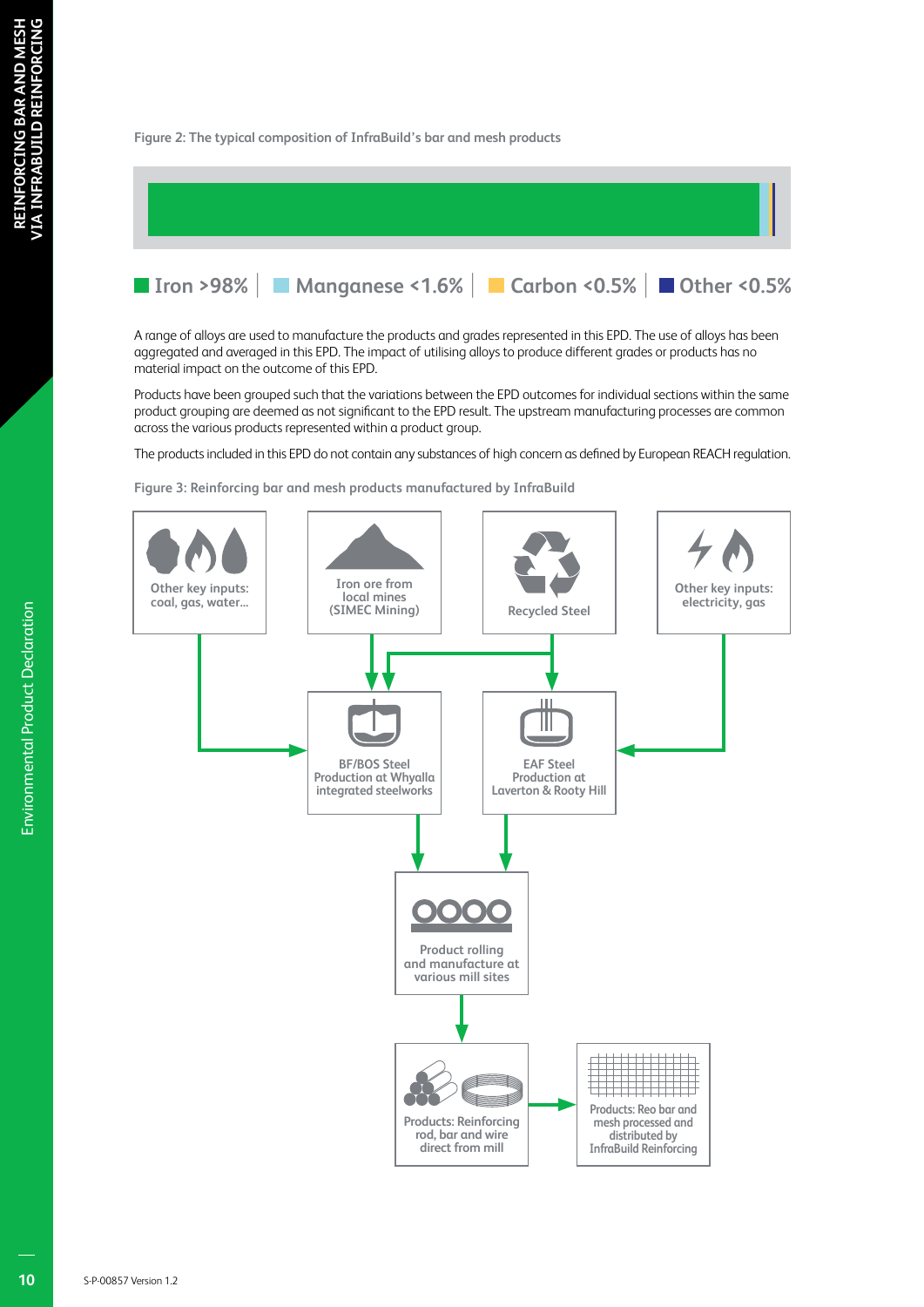# The Material Circularity Indicator

The Circular Economy is a system that requires us to reconsider the entire lifecycle of our products and resources by designing out waste. That means making use of materials and technologies that extend the lifespan and potential reuse value of the things we produce, while minimising as far as possible unintended waste and pollutants.

With that, there remains a need to quantify this process so producers can know just how circular their products are. The Material Circularity Indicator (MCI) not only provides a benchmark for improving a product but can add extra value to an EPD, providing a more complete picture of the overall sustainability credentials of that product.

EPDs go a long way towards establishing a product's overall environmental impact by looking at the entire lifecycle of a product via an internationally standardised approach and independent verification. However on their own, EPDs stop short of quantifying a Circular Economy approach. This is where the MCI can help to offer a more complete picture and ensure that circular economy steps are well underway.

The Ellen McArthur Foundation, building on their strong work publicising the Circular Economy, developed the MCI to measure the circularity of products. The indicator's focus is on Technical Cycles, "in which products, components and materials are kept in the market at the highest possible quality and for as long as possible, through repair and maintenance, reuse, refurbishment, remanufacture, and ultimately recycling". (Ellen McArthur Foundation 2015)

With this, we can see that the MCI is particularly relevant to organisations working in building and infrastructure areas and encouraging more circular design principles from the extraction of raw resources, to the construction and eventual demolition stages.

This process is demonstrated in Figure 4 below, with the MCI tracking material flows from virgin stock, to use and eventual reuse. In short, its focus is entirely on the materials going in and the waste coming out along each step of a product's lifecycle. It also considers a product's utility when making the calculation, which includes the intensity of use and intended lifespan. Finally, the MCI has a simple scale of 0-1, with 0.1 indicating a linear process and 1 indicating a fully circular one. A result of less than 0.1 indicates a linear product with lower-than-average utility.



**Figure 4: Diagrammatic representation of Material Flows (Ellen McArthur Foundation 2015)**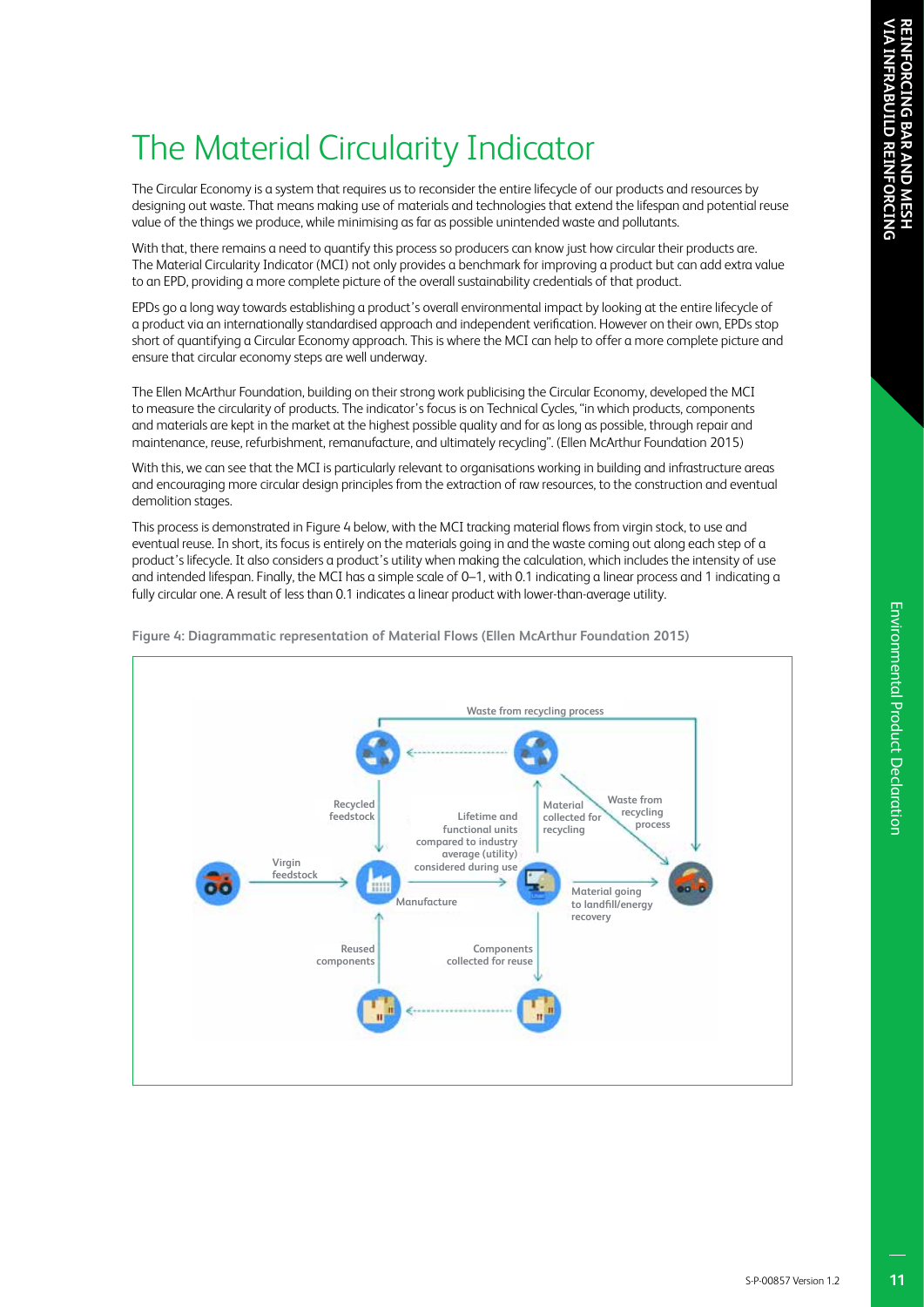#### What this looks like in practice

As part of the development of this EPD, thinkstep-anz were commissioned to develop an MCI for the products in this EPD.

For the Reinforcing Bar products (page 16), their MCI score of 0.696 shows a good level of circularity, reflecting a high proportion of recycled steel input as well as their recyclability potential at end of life.

For the Reinforcing Mesh products (page 19), their MCI score of 0.581 shows these products are moving towards greater circularity, reflecting their recycled steel content as well as their recyclability potential at end of life.

Increased use of the MCI as a metric for infrastructure projects will help the industry to improve resource efficiency across the whole life of a project. InfraBuild is playing its part by transparently providing MCI results in all EPDs.

In a broader sense, and in line with the objectives of the MCI according to the Ellen McArthur Foundation, this MCI provides InfraBuild with important information to add to its growing sustainability picture. Although this MCI only applies to one of many products, it is nonetheless vital information as production shifts from a linear model to a circular one.

### ISO 14001

ISO 14001 is the international standard that specifies requirements for an effective Environmental Management System (EMS) that help organisations administer and control a company's environmental impact and compliance with regulations.

Although it is a voluntary standard that organisations can certify to, the GBCA Green Star Design & As Built tool uses ISO 14001 as one criteria to define a 'Responsible Steel Maker'.

This requirement states: "The steel making facilities where the structural and/or reinforcing steel for the project is sourced have a currently valid and certified ISO 14001 Environmental Management System (EMS) in place. Valid ISO 14001 Environmental Management System (EMS) certificates must be provided from the steel making facilities where the structural and/or reinforcing steels in the project were produced."

InfraBuild has ISO 14001 EMS certification and the current certificate is available via the following link:

www.infrabuild.com/en-au/resource-centre/resources/iso14001-cem20182-environmental-management-system



**InfraBuild collects and processes scrap steel for use in the manufacture of new steel in its EAFs.**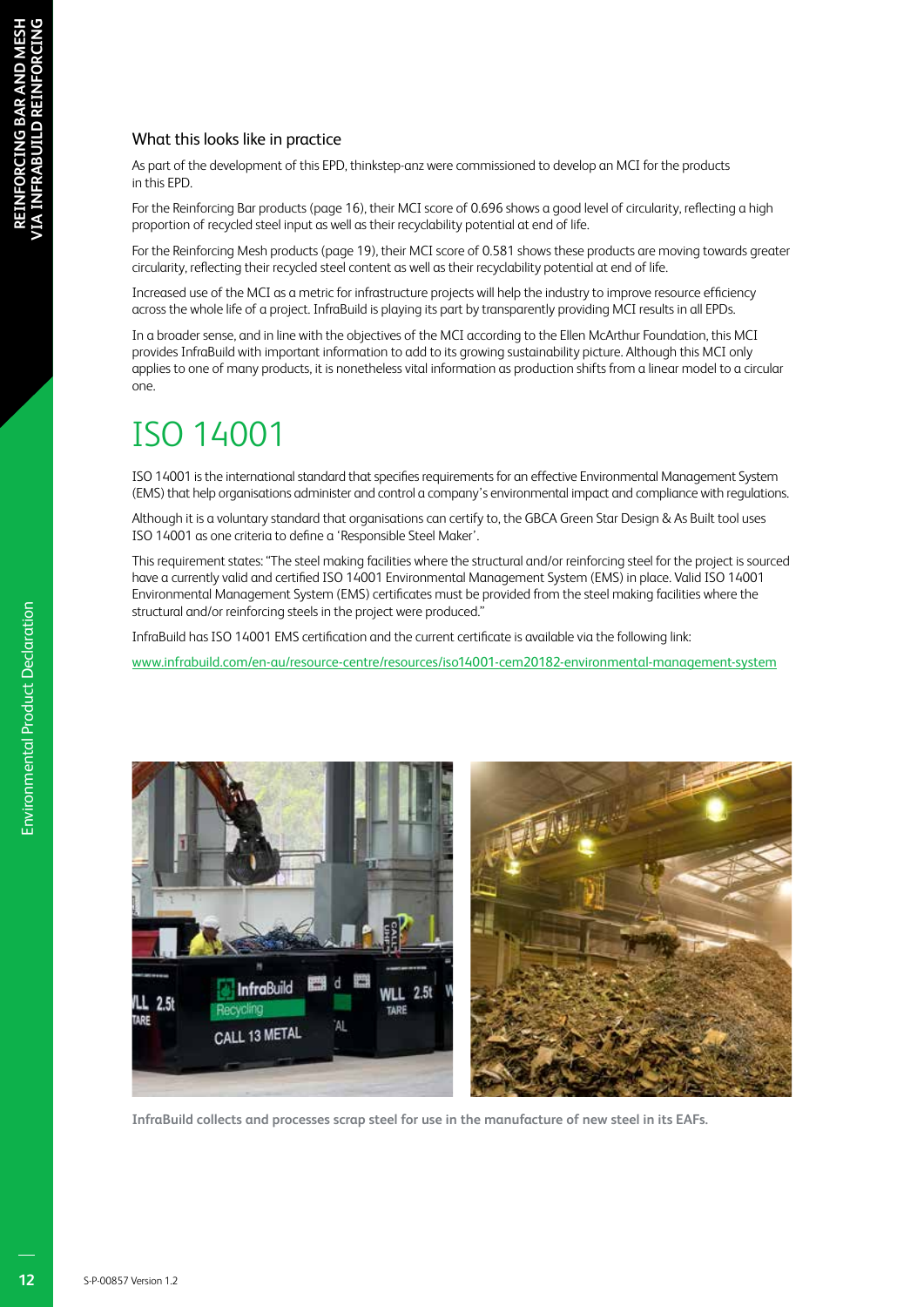## Technical information

#### Declared Unit

This EPD is valid for a declared unit of one tonne (t) of product ready for dispatch to a customer.

#### System boundaries

The system boundary of this EPD includes stages A1-A3, C3-C4 and D as shown in Table 1. This scope is referred to as 'cradle-to-gate with options'.

The production phase of this EPD includes mining of raw materials, transport to, between and within the different manufacturing sites, and manufacturing of semi-finished steel followed by rolling and forming into the final product at the exit gate.

When a structure reaches its end-of-life, the majority of the steel used in the structure is recovered and scrapped for recycling (C3). A recycling rate of 90% has been applied for this EPD (National Waste Report 2018). The remaining 10% is assumed to be landfilled (C4).

Module D considers the environmental impact and benefit of steel recycling in its second life cycle.

Information contained in this EPD excludes the use phase environmental impacts of the product, which are considered to be too variable to provide meaningful representation.

|                     | <b>Product stage</b>                                                                                                          |                |                       | Construction<br>process stage |            | Use stage   |                |             |               | End-of-life stage      |                       |                             | loads beyond the<br>system boundary | <b>Benefits and</b> |          |        |           |            |           |
|---------------------|-------------------------------------------------------------------------------------------------------------------------------|----------------|-----------------------|-------------------------------|------------|-------------|----------------|-------------|---------------|------------------------|-----------------------|-----------------------------|-------------------------------------|---------------------|----------|--------|-----------|------------|-----------|
| Raw material supply | Transport of raw materials                                                                                                    | Manufacturing  | Transport to customer | Construction / Installation   | Use        | Maintenance | Repair         | Replacement | Refurbishment | Operational energy use | Operational water use | Deconstruction / demolition | Transport to waste processing       | processing<br>Waste | Disposal | Reuse- | Recovery- | Recycling- | potential |
| A <sub>1</sub>      | A2                                                                                                                            | A <sub>3</sub> | A4                    | A <sub>5</sub>                | <b>B1</b>  | <b>B2</b>   | B <sub>3</sub> | <b>B4</b>   | <b>B5</b>     | <b>B6</b>              | <b>B7</b>             | C1                          | C <sub>2</sub>                      | C <sub>3</sub>      | C4       |        | D         |            |           |
| X                   | X                                                                                                                             | X              | <b>MND</b>            | <b>MND</b>                    | <b>MND</b> | <b>MND</b>  | <b>MND</b>     | MND         | <b>MND</b>    | <b>MND</b>             | <b>MND</b>            | <b>MND</b>                  | <b>MND</b>                          | X                   | X        |        | X         |            |           |
|                     | X = included in the EPD; MND = module not declared (such a declaration shall not be regarded as an indicator result of zero). |                |                       |                               |            |             |                |             |               |                        |                       |                             |                                     |                     |          |        |           |            |           |

**Table 1: Modules included in the scope of the EPD**

#### Life cycle inventory (LCI) data

The Life Cycle Inventory data used in this EPD has been collected and applied according to EN 15804:2012+A1:2013, ISO 14025 and PCR 2012:01 Construction Products and Construction Services v2.31 (2019-12-20) of the International EPD® System.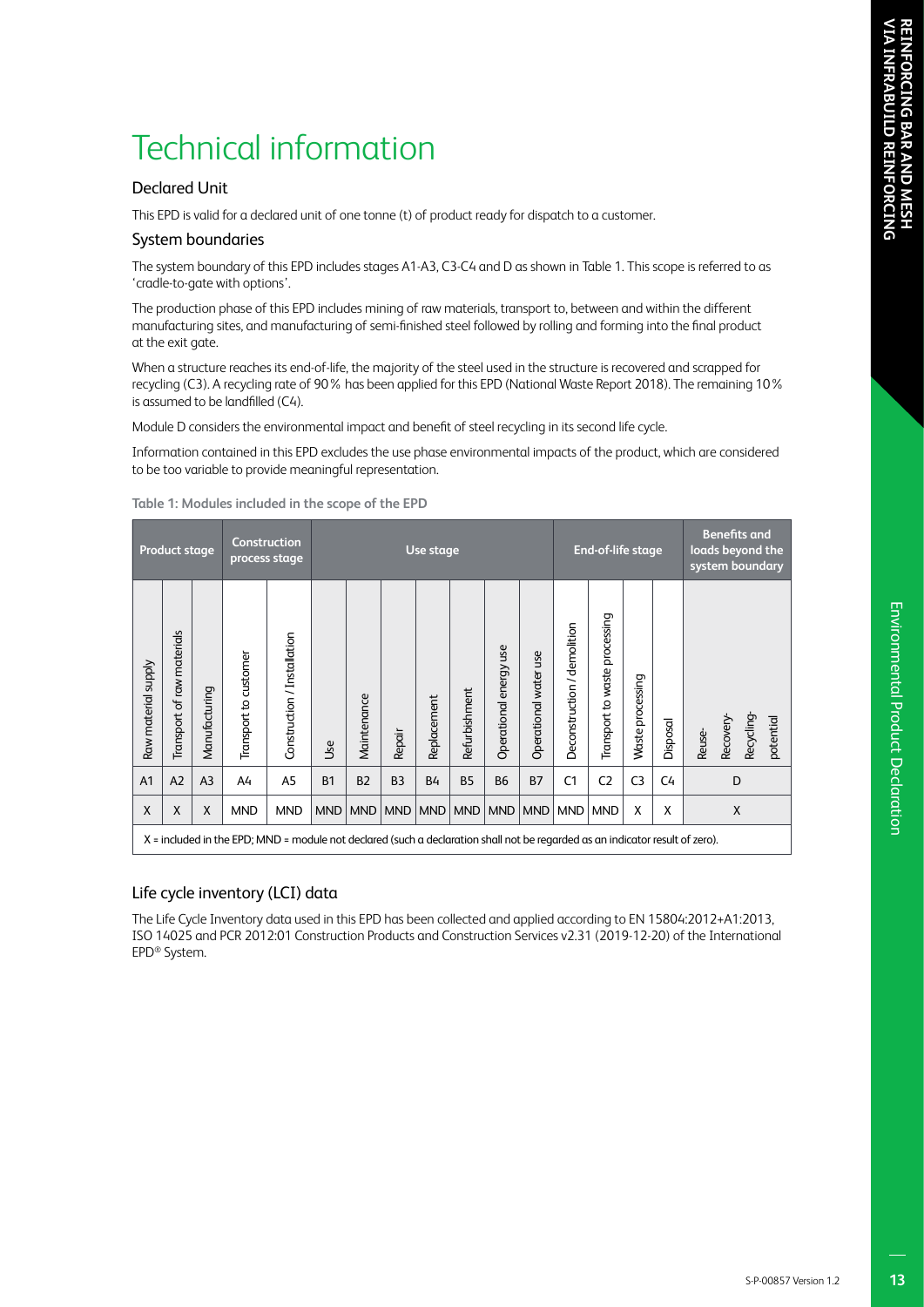

## Key assumptions

#### Data for core processes:

Primary (specific) data was collected for all inputs and outputs from InfraBuild sites in the production stage (A1– A3). Direct emissions measured based on the Australian National Pollutant Inventory (NPI) scheme were provided by InfraBuild for all steel manufacturing sites. Specific information on waste water composition and discharges were provided by InfraBuild for processes likely to contaminate the water and therefore require treatment.

The original version of this EPD (2016) was based on an annual average for the time period July 2013 to June 2014. This EPD is based on an annual average for the time period July 2018 to June 2019, for all hotspots covering all inputs with a combined contribution of more than 95% of all main EN15804 impact categories.

#### Data for upstream and downstream processes:

Secondary (generic) data was used for all raw materials, energy and transport processes, as allowed under the PCR (IEPDS 2019). All data is from the GaBi Life Cycle Inventory Database 2020 and is typically representative of the years 2016 to 2019, depending on the dataset (Sphera 2020). Australian data was used where possible. Where regional data was unavailable, average data or data from other regions was used.

#### Data for credit and burden:

Our own processes for production of virgin steel and recycled steel have been used to calculate the credit or burden for the net recycling of scrap in Module D. This differs from the approach taken in 2014, which used global average data provided by worldsteel.

#### Electricity mixes:

Electricity consumption was modelled using state-specific grid mixes. The background data for the electricity sources (such as coal, wind power, etc.) is based on background data from the GaBi Life Cycle Inventory Database 2020 (Sphera 2020). Electricity consumption accounts for a significant proportion of total energy sources for the EAF processes. The SA grid mix (Whyalla) is 42% natural gas, 33% wind, and 24% imported from VIC, with a carbon intensity of 792 g CO<sub>2</sub>e/kWh. The NSW grid mix (Sydney

EAF) is predominantly hard coal (77%) with, 3.3% natural gas, 4.1% hydro, 2.5% wind, 6.5% imported from VIC, and 5.6% imported from QLD, and has a carbon intensity of 1,020 g CO<sub>2</sub>e/kWh. The VIC grid mix (Laverton EAF) is predominantly lignite (80%) with 6.3% wind, 6.3% hydro, 3.2% natural gas, 2.4% imported from TAS, and 1.1% import from NSW, and has a carbon intensity of 1,320 g  $CO<sub>2</sub>e/kWh$ .

#### Recycling:

When a structure reaches its end-of-life, the majority of the steel used in the structure is recovered. The recycling rate was based on a report on the waste industry prepared for the Australian Government, which indicates an average recycling rate of 90% for metals in Australia. (National Waste Report 2018). The remaining 10% is assumed to be lost to landfill (C4).

#### Allocation:

Where required, co-product allocation using the most relevant physical quantity (mass, volume or energy) was applied for core processes. Economic allocation was applied, using annual average prices for the time period July 2018 to June 2019, where the differences in the price of the co-products was large (>25%), including lead waste, zinc dross, and mill scale.

Secondary material inputs (e.g. steel scrap and tyres) reach end-of-waste state at the entry gate to a recycling facility. The recycling process is included within the system boundary, but the inputs are treated as burden free.

No allocation is applied to EAF and BOS slag produced by the steel works, which are managed on site to reach endof-waste state and either used in site construction works or given away at no cost to a third party.. Allocation rules for secondary data (upstream/downstream processes) are documented on the GaBi website

(Sphera 2020). Recycling allocation follows the polluter pays principle in line with EN 15804 and the PCR.

#### Cut off criteria:

Environmental impacts relating to personnel, infrastructure, and production equipment not directly consumed in the process are excluded from the system boundary as per the PCR (IEPDS 2019). The only inputs knowingly excluded from the inventory are packaging materials for minor inputs such as alloys, greases, etc., which are used in very small quantities.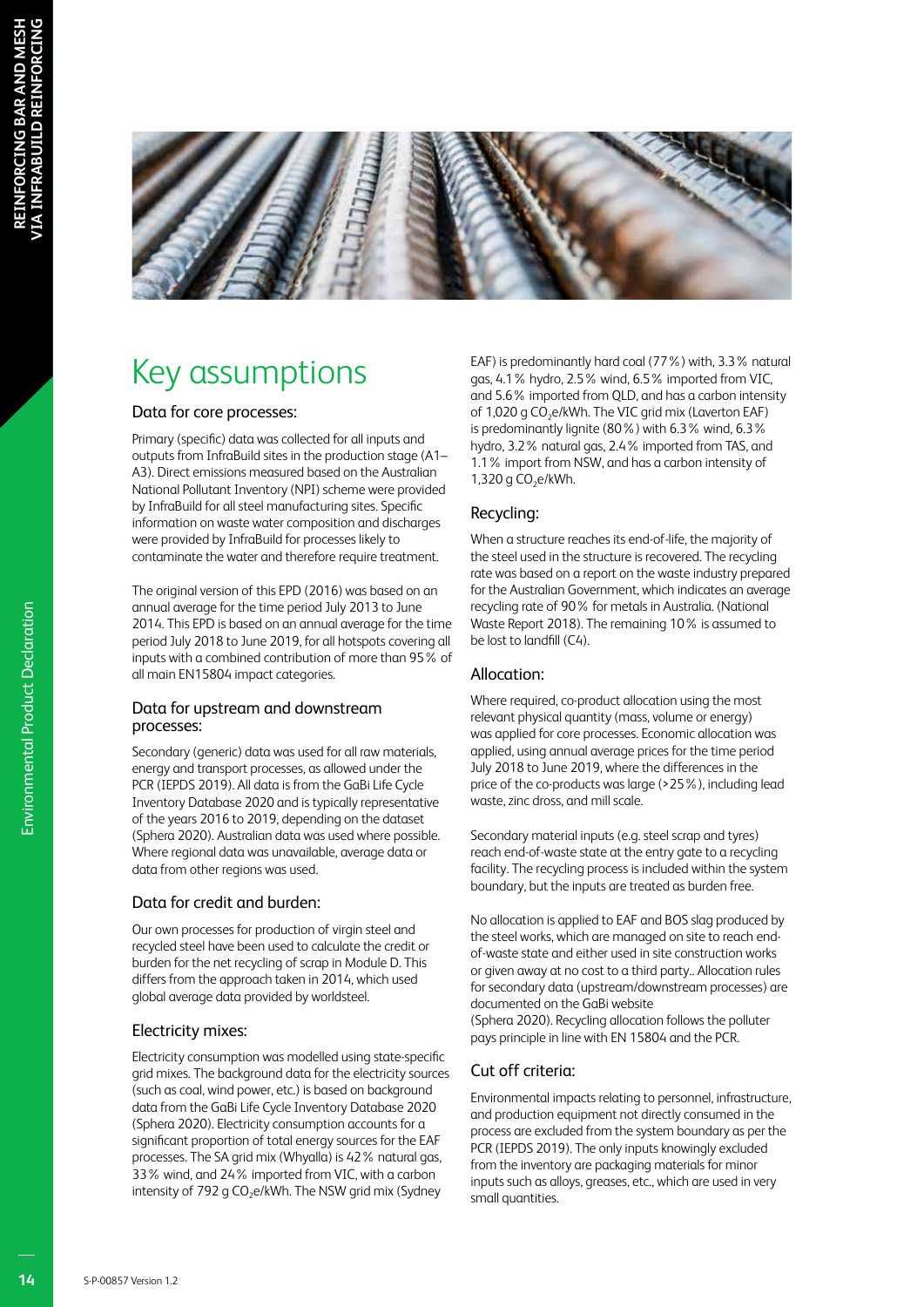## Environmental impact indicators

EN 15804 and PCR 2012:01 v2.31 require the environmental indicators below, calculated based on CML characterisation factors (as updated in 2012).

**Table 2: Environmental indicators based on CML characterisation factors**

| <b>Impact category</b><br>[Abbreviation]               | <b>Unit</b>                   | <b>Description</b>                                                                                                                                                                                                                                         |
|--------------------------------------------------------|-------------------------------|------------------------------------------------------------------------------------------------------------------------------------------------------------------------------------------------------------------------------------------------------------|
| Global warming<br>(climate change) potential<br>[GWP]  | kg CO <sub>2</sub> equivalent | Potential of greenhouse gases – such as carbon dioxide – to increase<br>absorption of heat reaching Earth's atmosphere, intensifying the<br>natural greenhouse effect.                                                                                     |
| Stratospheric ozone<br>depletion potential<br>[ODP]    | kg CFC 11 equivalent          | Potential of emissions that contribute to the reduction of the<br>stratospheric ozone layer.                                                                                                                                                               |
| Acidification potential<br>of land and water [AP]      | kg SO <sub>2</sub> equivalent | Potential of emissions to cause acidifying effects in the environment,<br>typically due to acid rain. Potential downstream effects include fish<br>mortality, forest decline and the deterioration of building materials.                                  |
| Eutrophication<br>potential [EP]                       | kg PO $^3$ equivalent         | Potential of emissions – such as nitrogen and phosphorus – to<br>increase nutrient levels in both aquatic and terrestrial ecosystems,<br>which can cause undesirable shifts in species composition and<br>elevated biomass production (e.g. algal blooms). |
| Photochemical ozone<br>creation potential [POCP]       | kg $C_2H_2$ equivalent        | Potential of emissions to contribute to air pollution (ground-level<br>smog - mainly ozone), which can be harmful to human and ecosys-<br>tem health and can also damage crops.                                                                            |
| Depletion of abiotic<br>resources (elements)<br>[ADPE] | kg Sb equivalent              | Decrease of the availability of non-renewable material resources.                                                                                                                                                                                          |
| Depletion of abiotic<br>resources (fossil) [ADPF]      | MJ net calorific value        | Decrease of the availability of non-renewable fossil fuel resources.                                                                                                                                                                                       |

The following impact categories have been added to comply with the 'Additional Life Cycle Impact Reporting' requirement listed in the 'Green Star – Design and As Built' (2014) rating tool from the Green Building Council of Australia.

**Table 3: Impact categories added to comply with the 'Additional Life Cycle Impact Reporting' requirement**

| <b>Impact category</b><br>[Abbreviation] | <b>Unit</b>             | <b>Description</b>                                                                                               | Methodology                                           |
|------------------------------------------|-------------------------|------------------------------------------------------------------------------------------------------------------|-------------------------------------------------------|
| Human toxicity, cancer<br>[HTPc]         | <b>CTU<sub>h</sub></b>  | Toxic effects of chemical<br>emissions on human health<br>due to cancer effects.                                 | USEtox (Rosenbaum et al. (2008))                      |
| Human toxicity, non-<br>cancer [HTPnc]   | <b>CTU<sub>h</sub></b>  | Toxic effects of chemical<br>emissions on human health<br>due to non-cancer effects.                             | USEtox (Rosenbaum et al. (2008))                      |
| Land use [LU]                            | kg C deficit            | Degradation of soil quality and<br>fertility using Soil Organic Carbon as<br>a proxy for Soil Organic Matter.    | SOM model (Milà i Canals,<br>Romanyà, & Cowell, 2006) |
| Resource depletion - water<br>[RDW]      | $m3 H2O$ equivalent     | Consumption of fresh water<br>related to local and global<br>water scarcity.                                     | Water Stress Indicator*<br>(Ridoutt & Pfister (2012)) |
| Ionising radiation [IR]                  | kBq U-235<br>equivalent | Radioactive substances released<br>to the environment that can be<br>damaging to human health and<br>ecosystems. | Human health impacts<br>(Frischknecht et al. (2000))  |
| Particulate matter [PM]                  | kg PM2.5 equivalent     | Contribution to air pollution which<br>can have respiratory effects.                                             | Riskpoll (Rabi and Spadaro (2004))                    |

*\*Using catchment specific characterisation factors from ALCAS http://auslci.com.au/Documents/WaterCatchmentswithnames.png.*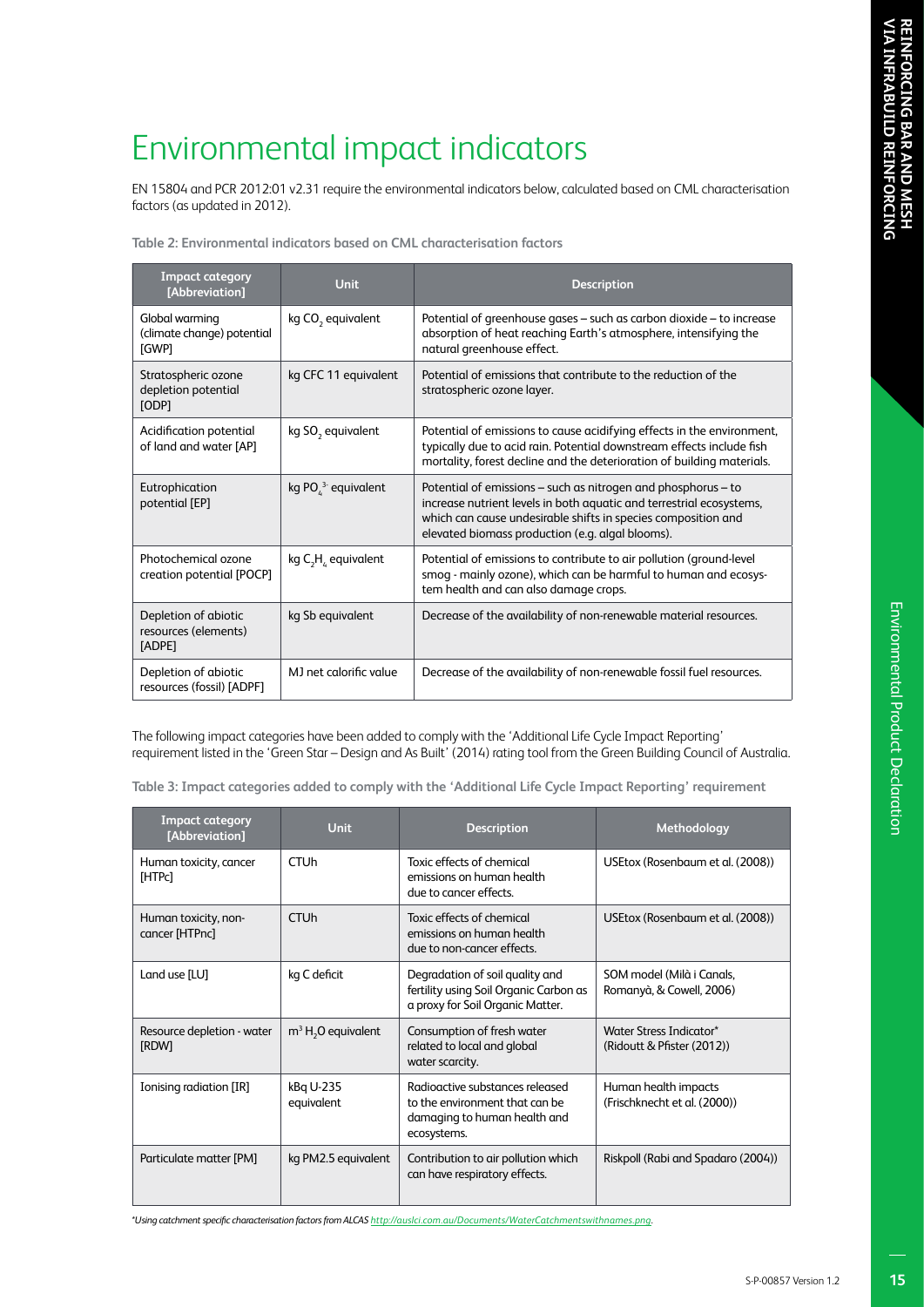# Reinforcing Bar

#### Product description

This product includes straight lengths of hot rolled deformed reinforcing bar and hot rolled round reinforcing bar as described under reinforcing bar and mesh products. In addition, this product includes pre-fabricated reinforcing assemblies for structural components such as piles, ground beams, pad footings, columns, beams, arches and lattice girders.

Reinforcing carpets (BAMTEC®) are also included in this product grouping. This is where individual reinforcing bars are welded to flexible steel straps so they can be simply lifted into place and unrolled onto continuous bar chairs at the construction site. A carpet may contain hundreds of bars which may be different length and diameter, with variable spacing to accommodate complex shapes and penetrations

| Product         | Size range (mm)         | <b>Section</b> |
|-----------------|-------------------------|----------------|
| Reinforcing bar | 10 mm to 50 mm diameter |                |

#### Changes in results from previous EPD

GWP, ADPF, AP and EP have decreased due to an increased proportion of production from EAF and EAF efficiency improvements. POCP impacts have increased significantly due to increases in carbon monoxide, nitrogen oxides and sulphur dioxide emissions at Whyalla BOS. ADPE impacts have increased due to increases in alloy quantities used at Whyalla BOS, partly due to changes in steel chemistry and partly due to improved data collection. ODP has decreased by three orders of magnitude, due to updates in the background data sets reflecting the phase out of ozone depleting substances.

### Results of assessment

#### Environmental impact indicators

The following indicators describe potential environmental impacts for each product per declared unit.

**Table 4: Potential environmental impacts, 1 tonne of reinforcing bar**

| <b>Indicator</b>                     | Production<br>$A1 - A3$ | <b>Waste processing</b><br>C <sub>3</sub> | <b>Disposal</b><br>$C_{\rm 4}$ | <b>Recycling potential</b><br>D |
|--------------------------------------|-------------------------|-------------------------------------------|--------------------------------|---------------------------------|
| GWP [kg CO <sub>2</sub> -eq.]        | $1.67E + 03$            | $2.60E + 00$                              | $4.51E + 00$                   | $-7.99E + 01$                   |
| ODP [kg CFC11-eg.]                   | 2.08E-12                | 1.51E-14                                  | 1.46E-14                       | $-1.86E - 14$                   |
| AP [kg $SO$ <sub>2</sub> -eq.]       | 5.16E+00                | 1.72E-02                                  | 1.27E-02                       | $-7.16E - 02$                   |
| EP [kg PO $^3$ -eq.]                 | 5.56E-01                | $4.22E-03$                                | 1.35E-03                       | $-1.26E - 02$                   |
| POCP <sup>*</sup> [kg $C, H, -eq$ .] | 9.61E-01                | 1.89E-03                                  | 1.18E-03                       | $-9.49E - 02$                   |
| ADPE [kg Sb-eg.]                     | 4.40E-04                | 2.93E-06                                  | 3.39E-07                       | $-3.51E-05$                     |
| ADPF [MJ]                            | 1.86E+04                | $4.92E + 01$                              | $6.85E + 01$                   | $-8.19E + 02$                   |

*The results from the impact assessment are only relative statements which give no information about the endpoint of the impact categories, exceeding of threshold values, safety margins or risk.*

*\*POCP values are slightly reduced due to nitrogen monoxide (NO) having a negative characterisation factor in the CML-IA methodology (Guinée et. al., 2002) implemented within EN 15804:2012+A1:2013. It should not be interpreted as NO reducing summer smog. This dampening effect present because the GaBi Databases used in this project (Sphera, 2020) split NOx emissions into NO and NO2 for both mobile and stationary fuel combustion. POCP would be slightly higher if these emissions were instead grouped together as NOx. Extra care should be taken when comparing POCP values between EPDs.*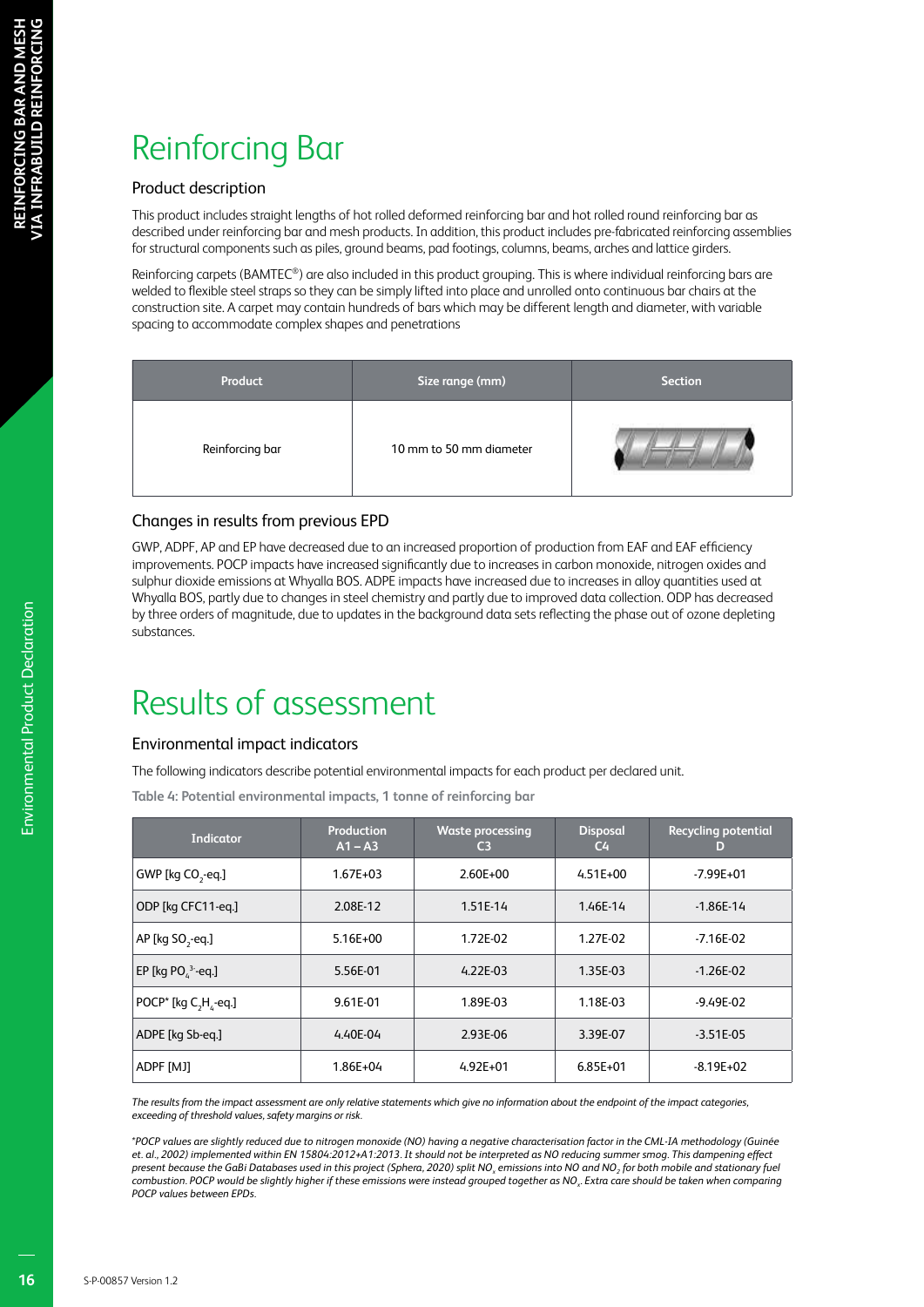#### Resource indicators

The following indicators describe the use of renewable and non-renewable material resources, renewable and non-renewable primary energy and water.

| Table 5: Resource use, 1 tonne of reinforcing bar |  |  |  |  |  |
|---------------------------------------------------|--|--|--|--|--|
|---------------------------------------------------|--|--|--|--|--|

| <b>Indicator</b>        | <b>Production</b><br>$A1 - A3$ | <b>Waste processing</b><br>C <sub>3</sub> | <b>Disposal</b><br>$C_{\rm 4}$ | <b>Recycling potential</b><br>D |
|-------------------------|--------------------------------|-------------------------------------------|--------------------------------|---------------------------------|
| PERE [MJ]               | $1.05E + 03$                   | $4.22E + 00$                              | $4.94E + 00$                   | $-2.69E + 01$                   |
| PERM [MJ]               | $0.00E + 00$                   | $0.00E + 00$                              | $0.00E + 00$                   | $0.00E + 00$                    |
| PERT [MJ]               | $1.05E + 03$                   | $4.22E + 00$                              | $4.94E + 00$                   | $-2.69E + 01$                   |
| PENRE [MJ]              | 1.87E+04                       | $5.02E + 01$                              | 7.06E+01                       | $-8.22E+02$                     |
| PENRM [MJ]              | $0.00E + 00$                   | $0.00E + 00$                              | $0.00E + 00$                   | $0.00E + 00$                    |
| PENRT [MJ]              | $1.87E + 04$                   | $5.02E + 01$                              | 7.06E+01                       | $-8.22E+02$                     |
| SM [kq]                 | $9.55E+02$                     | $0.00E + 00$                              | $0.00E + 00$                   | <b>INA</b>                      |
| RSF [MJ]                | $0.00E + 00$                   | $0.00E + 00$                              | $0.00E + 00$                   | $0.00E + 00$                    |
| NRSF [MJ]               | $6.20E + 01$                   | $0.00E + 00$                              | $0.00E + 00$                   | 2.83E+00                        |
| $FWT$ [m <sup>3</sup> ] | $6.90E + 00$                   | 1.31E-02                                  | 9.43E-04                       | $-9.25E - 02$                   |

#### Wastes and other outputs

**Table 6: Waste categories, 1 tonne of reinforcing bar**

| <b>Indicator</b> | <b>Production</b><br>$A1 - A3$ | <b>Waste processing</b><br>C3 | <b>Disposal</b><br>C <sub>4</sub> | <b>Recycling potential</b><br>D |
|------------------|--------------------------------|-------------------------------|-----------------------------------|---------------------------------|
| HWD [kq]         | 4.79E-06                       | 1.06E-06                      | 3.20E-07                          | $-1.66E-07$                     |
| NHWD [kq]        | $3.66E + 02$                   | 1.51E-02                      | $1.00E + 02$                      | $-1.18E + 01$                   |
| RWD [kq]         | 3.39E-02                       | 4.03E-04                      | 8.36E-04                          | $-1.31E - 03$                   |
| CRU [kg]         | $0.00E + 00$                   | $0.00E + 00$                  | $0.00E + 00$                      | $0.00E + 00$                    |
| MFR [kq]         | $1.01E + 02$                   | $9.00E + 02$                  | $0.00E + 00$                      | <b>INA</b>                      |
| MER [kq]         | 2.92E-01                       | $0.00E + 00$                  | $0.00E + 00$                      | $-1.84E - 02$                   |
| EEE [MJ]         | $0.00E + 00$                   | $0.00E + 00$                  | $0.00E + 00$                      | $0.00E + 00$                    |
| EET [MJ]         | $0.00E + 00$                   | $0.00E + 00$                  | $0.00E + 00$                      | $0.00E + 00$                    |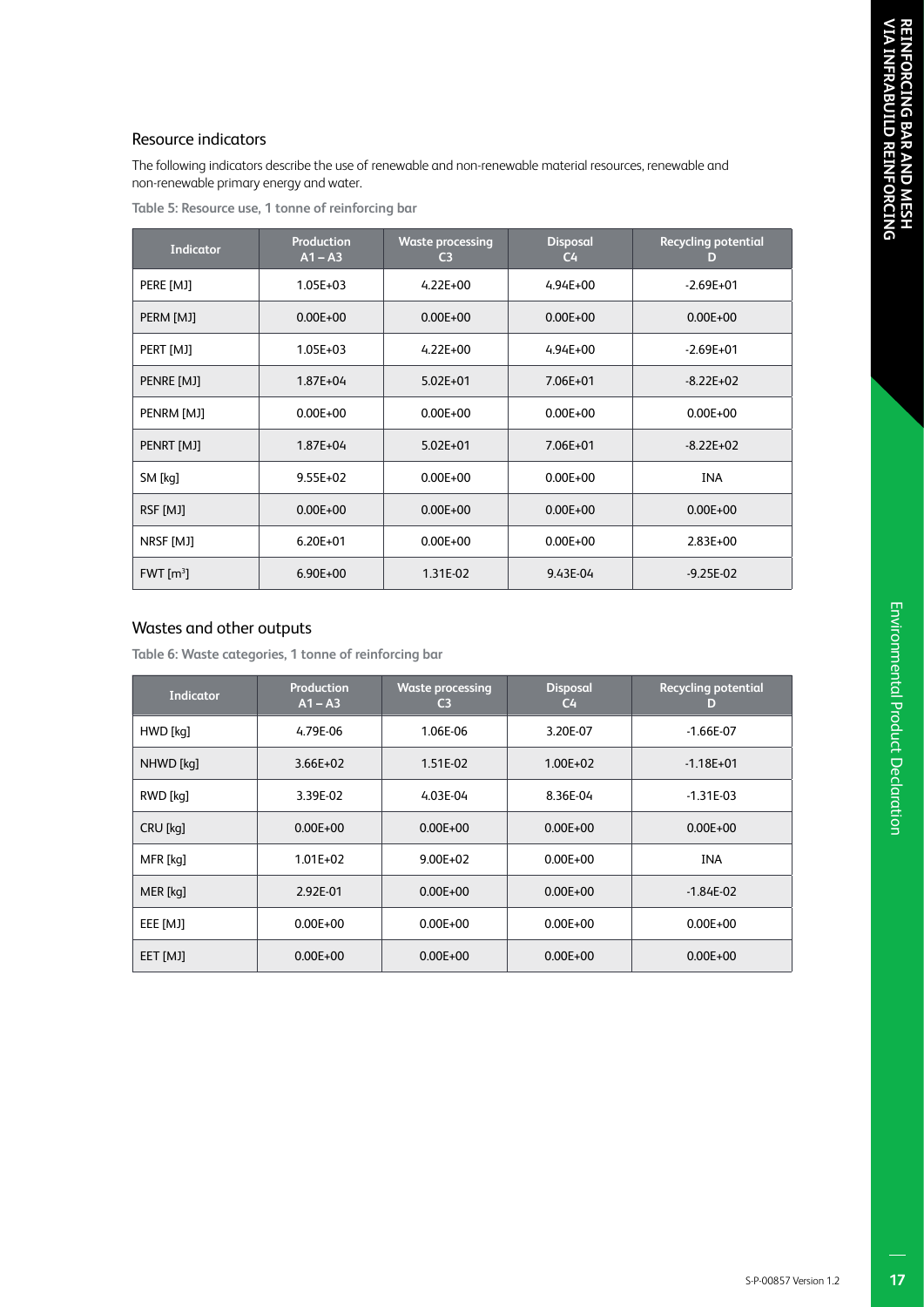### Green Star

**Table 7: Additional impact categories, 1 tonne of reinforcing bar**

| <b>Indicator</b>              | Production<br>$A1 - A3$ | <b>Waste processing</b><br>C <sub>3</sub> | <b>Disposal</b><br>$C_{\mathbf{4}}$ | <b>Recycling potential</b><br>D |
|-------------------------------|-------------------------|-------------------------------------------|-------------------------------------|---------------------------------|
| HTPc [CTUh]                   | 4.89E-08                | 1.23E-10                                  | 2.11E-10                            | $-1.85E-09$                     |
| HTPnc [CTUh]                  | 8.18E-09                | 5.72E-12                                  | 5.71E-12                            | 1.87E-10                        |
| LU [kg C deficit]             | $2.18E + 02$            | 8.86E-01                                  | 4.70E-01                            | $1.36E + 00$                    |
| RDW $[m^3 H, O \text{-} eq.]$ | $3.45E + 00$            | 6.44E-03                                  | 6.27E-04                            | $-6.08E - 02$                   |
| IR [kBq U235-eq.]             | 3.50E+00                | 3.64E-02                                  | 1.19E-01                            | $-1.83E - 01$                   |
| PM [kg PM2.5-eg.]             | 7.22E-01                | 2.46E-03                                  | 9.02E-04                            | $-4.74E - 02$                   |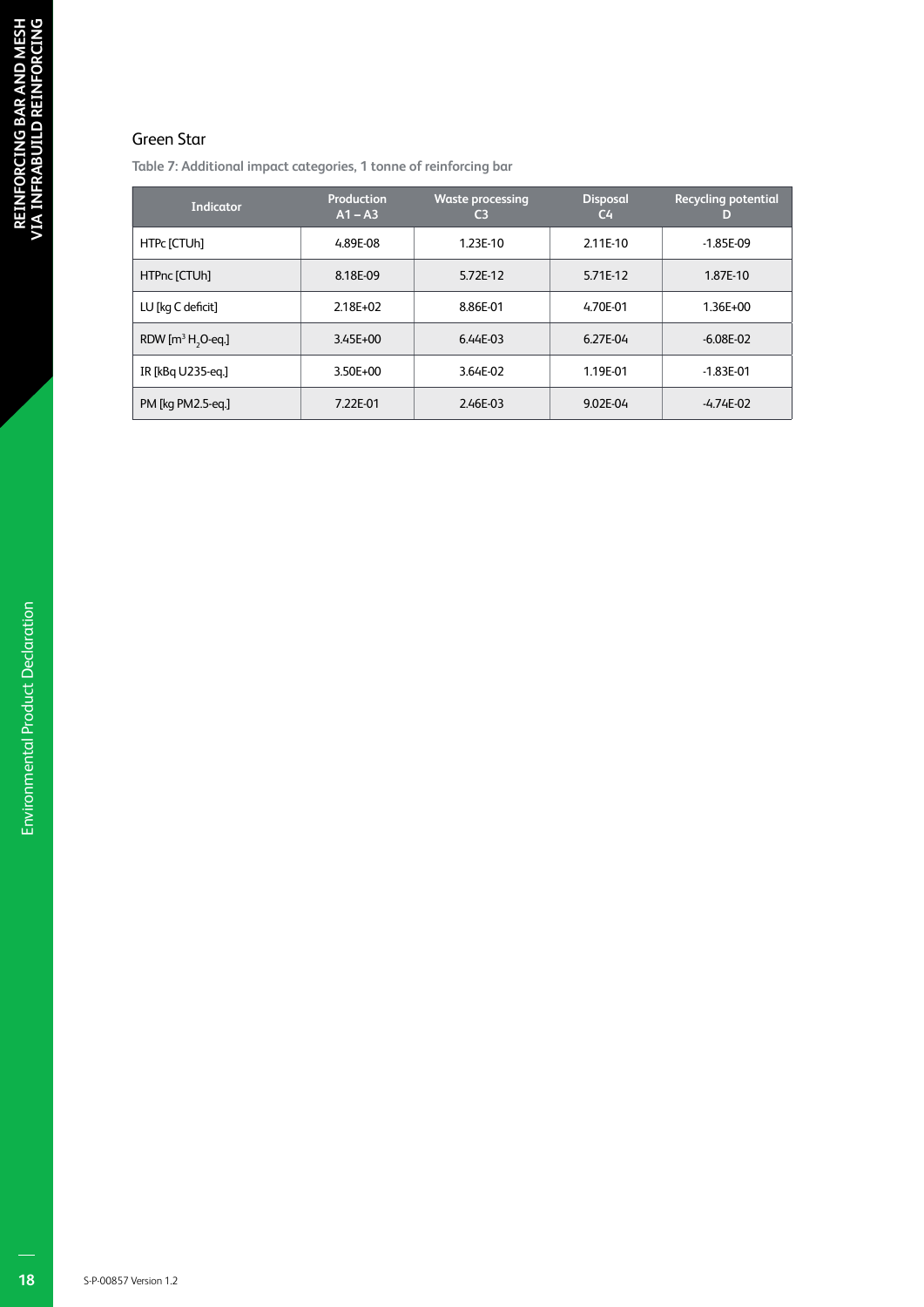## Reinforcing Mesh

#### Product description

Reinforcing mesh is produced in sheets by welding ribbed steel wires at right angles, creating gaps that are either square or rectangular. Meshes vary through both the diameter of the wire used and the spacing between longitudinal and cross wires. The size of mesh sheets can also be customised for particular applications (e.g. trenches) or to facilitate transport.

| Product          | Size range (mm)               | <b>Section</b> |
|------------------|-------------------------------|----------------|
| Reinforcing Mesh | SL53 to SL81, RL718 to RL1218 |                |

#### Changes in results from previous EPD

GWP, ADPF, AP, EP and ADPE have decreased significantly due to an increased proportion of production from EAF and EAF efficiency improvements. POCP impacts have increased slightly due to increases in carbon monoxide, nitrogen oxides and sulphur dioxide emissions at Whyalla BOS. ODP has decreased by three orders of magnitude, due to updates in the background data sets reflecting the phase out of ozone depleting substances.

### Results of assessment

#### Environmental impact indicators

The following indicators describe potential environmental impacts for each product per declared unit.

**Table 8: Potential environmental impacts, 1 tonne of reinforcing mesh**

| Indicator                      | Production<br>$A1 - A3$ | <b>Waste processing</b><br>C <sub>3</sub> | <b>Disposal</b><br>$C_{\mathbf{4}}$ | <b>Recycling potential</b><br>D |
|--------------------------------|-------------------------|-------------------------------------------|-------------------------------------|---------------------------------|
| GWP [kg CO <sub>2</sub> -eq.]  | $2.06E + 03$            | $2.60E + 00$                              | $4.51E + 00$                        | $-5.21E+02$                     |
| ODP [kg CFC11-eg.]             | 2.22E-12                | 1.51E-14                                  | 1.46E-14                            | $-1.21E-13$                     |
| AP [kg $SO$ <sub>2</sub> -eq.] | 5.78E+00                | 1.72E-02                                  | 1.27E-02                            | -4.66E-01                       |
| EP [kg PO $^3$ -eq.]           | 6.44E-01                | $4.22E-03$                                | 1.35E-03                            | $-8.21E - 02$                   |
| POCP* [kg C, H, -eq.]          | $1.46E + 00$            | 1.89E-03                                  | 1.18E-03                            | $-6.18E - 01$                   |
| ADPE [kg Sb-eg.]               | $6.22E-04$              | 2.93E-06                                  | 3.39E-07                            | $-2.28E - 04$                   |
| ADPF [MJ]                      | $2.27E + 04$            | $4.92E + 01$                              | $6.85E + 01$                        | $-5.33E+03$                     |

*The results from the impact assessment are only relative statements which give no information about the endpoint of the impact categories, exceeding of threshold values, safety margins or risk.*

*\*POCP values are slightly reduced due to nitrogen monoxide (NO) having a negative characterisation factor in the CML-IA methodology (Guinée et. al., 2002) implemented within EN 15804:2012+A1:2013. It should not be interpreted as NO reducing summer smog. This dampening effect present because the GaBi Databases used in this project (Sphera, 2020) split NOx emissions into NO and NO2 for both mobile and stationary fuel combustion. POCP would be slightly higher if these emissions were instead grouped together as NOx. Extra care should be taken when comparing POCP values between EPDs.*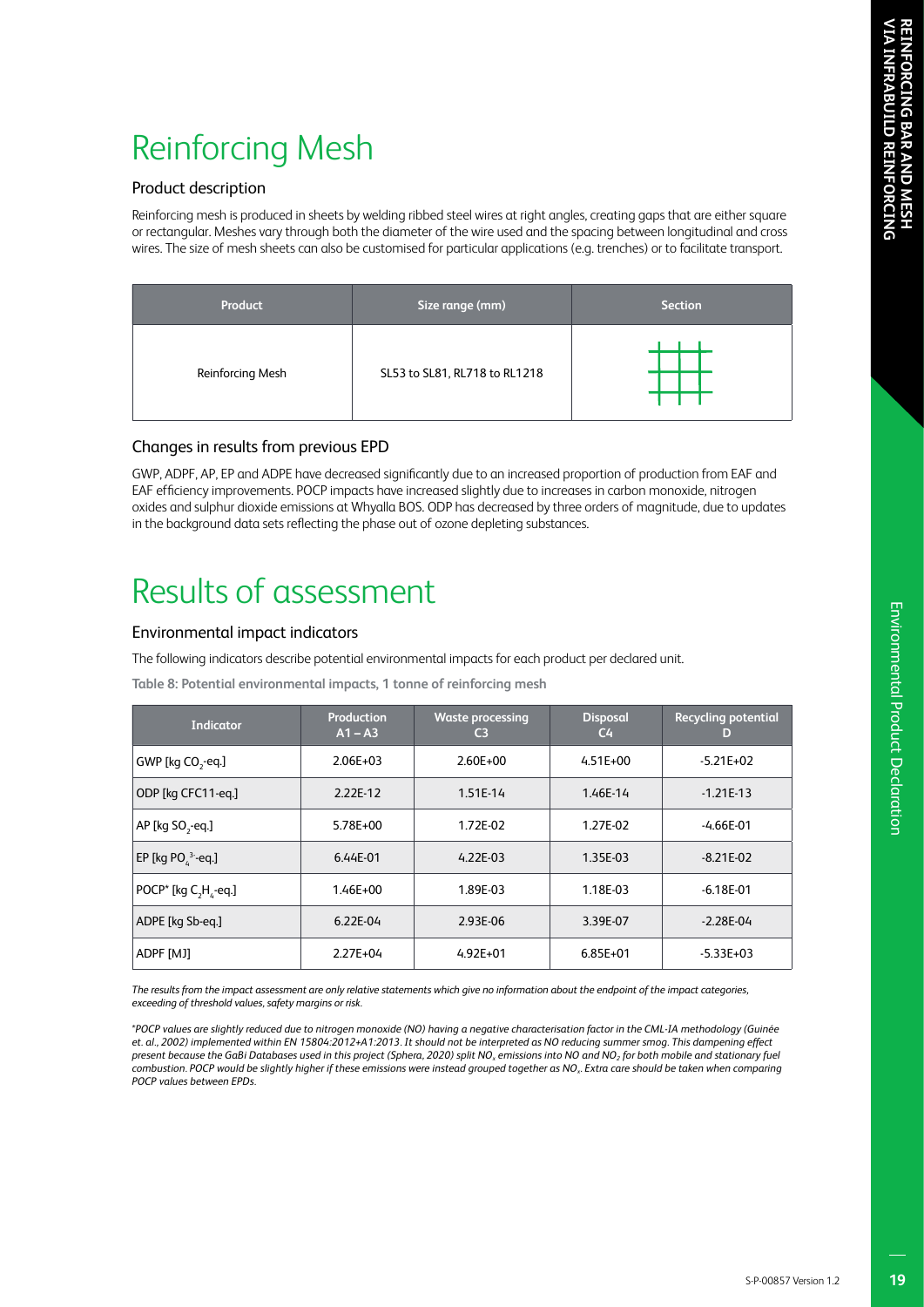#### Resource indicators

The following indicators describe the use of renewable and non-renewable material resources, renewable and non-renewable primary energy and water.

**Table 9: Resource use, 1 tonne of reinforcing mesh**

| <b>Indicator</b>     | <b>Production</b><br>$A1 - A3$ | <b>Waste processing</b><br>C3 | <b>Disposal</b><br>$C_{\rm 4}$ | <b>Recycling potential</b><br>D |
|----------------------|--------------------------------|-------------------------------|--------------------------------|---------------------------------|
| PERE [MJ]            | $1.24E + 03$                   | $4.22E + 00$                  | $4.94E + 00$                   | $-1.75E + 02$                   |
| PERM [MJ]            | $0.00E + 00$                   | $0.00E + 00$                  | $0.00E + 00$                   | $0.00E + 00$                    |
| PERT [MJ]            | $1.24E + 03$                   | $4.22E + 00$                  | $4.94E + 00$                   | $-1.75E+02$                     |
| PENRE [MJ]           | 2.28E+04                       | $5.02E + 01$                  | 7.06E+01                       | $-5.36E+03$                     |
| PENRM [MJ]           | $0.00E + 00$                   | $0.00E + 00$                  | $0.00E + 00$                   | $0.00E + 00$                    |
| PENRT [MJ]           | $2.28E + 04$                   | $5.02E + 01$                  | 7.06E+01                       | $-5.36E+03$                     |
| SM [kq]              | 7.57E+02                       | $0.00E + 00$                  | $0.00E + 00$                   | <b>INA</b>                      |
| RSF [MJ]             | $0.00E + 00$                   | $0.00E + 00$                  | $0.00E + 00$                   | $0.00E + 00$                    |
| NRSF [MJ]            | $4.91E + 01$                   | $0.00E + 00$                  | $0.00E + 00$                   | 1.84E+01                        |
| $FW \, [\text{m}^3]$ | 7.74E+00                       | 1.31E-02                      | 9.43E-04                       | $-6.02E - 01$                   |

#### Wastes and other outputs

**Table 10: Waste categories, 1 tonne of reinforcing mesh**

| <b>Indicator</b> | Production<br>$A1 - A3$ | <b>Waste processing</b><br>C3 | <b>Disposal</b><br>C <sub>4</sub> | <b>Recycling potential</b><br>D |
|------------------|-------------------------|-------------------------------|-----------------------------------|---------------------------------|
| HWD [kq]         | 5.54E-06                | 1.06E-06                      | 3.20E-07                          | $-1.08E-06$                     |
| NHWD [kq]        | $4.46E + 02$            | 1.51E-02                      | $1.00E + 02$                      | $-7.66E + 01$                   |
| RWD [kq]         | 4.02E-02                | 4.03E-04                      | 8.36E-04                          | $-8.56E-03$                     |
| CRU [kq]         | $0.00E + 00$            | $0.00E + 00$                  | $0.00E + 00$                      | $0.00E + 00$                    |
| MFR [kq]         | 7.52E+01                | $9.00E + 02$                  | $0.00E + 00$                      | <b>INA</b>                      |
| MER [kg]         | 5.02E-01                | $0.00E + 00$                  | $0.00E + 00$                      | $-1.20E - 01$                   |
| EEE [MJ]         | $0.00E + 00$            | $0.00E + 00$                  | $0.00E + 00$                      | $0.00E + 00$                    |
| EET [MJ]         | $0.00E + 00$            | $0.00E + 00$                  | $0.00E + 00$                      | $0.00E + 00$                    |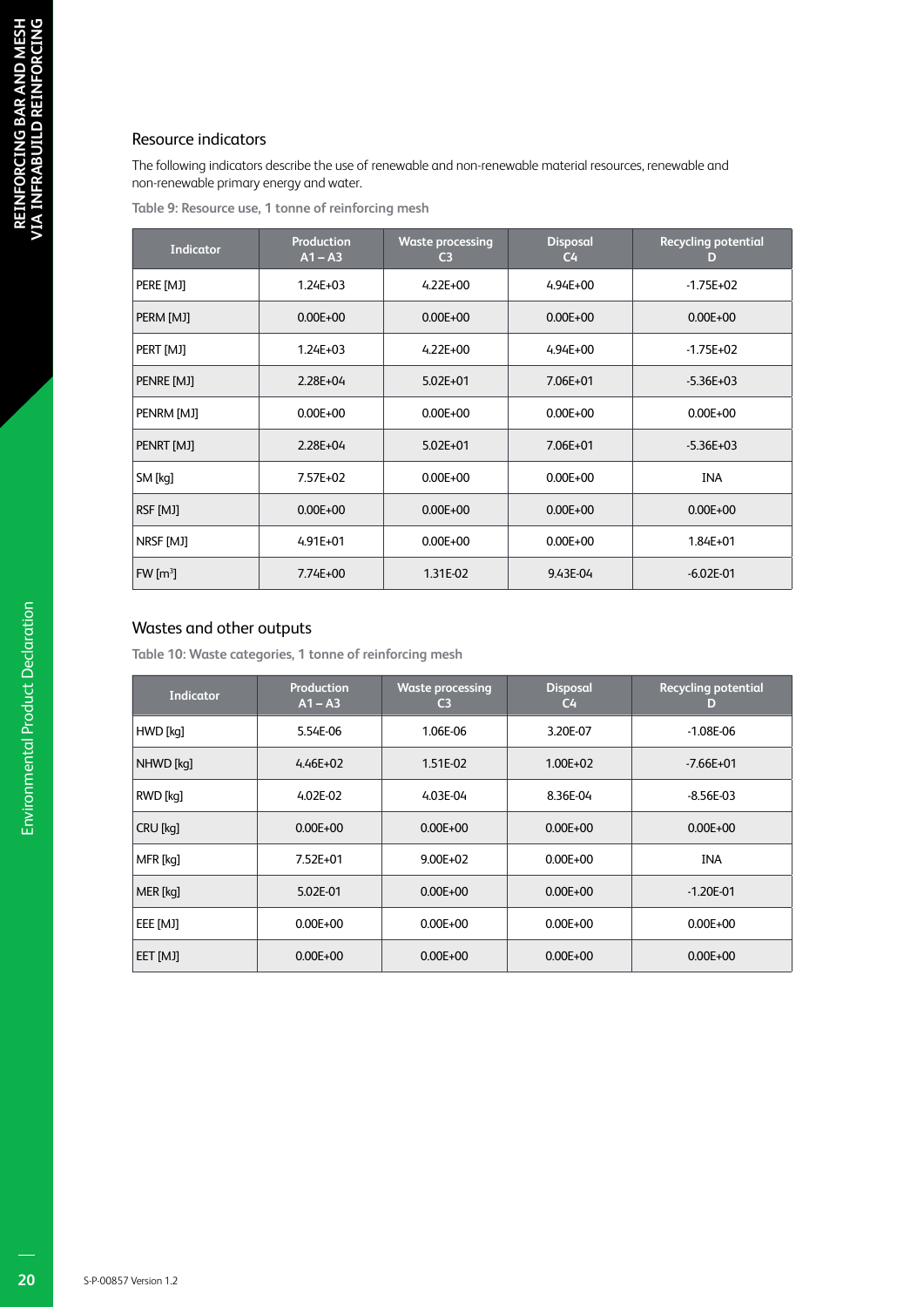#### Green Star

**Table 11: Additional impact categories, 1 tonne of reinforcing mesh**

| Indicator                     | Production<br>$A1 - A3$ | <b>Waste processing</b><br>C3 | <b>Disposal</b><br>$C_{\mathbf{4}}$ | <b>Recycling potential</b><br>D |
|-------------------------------|-------------------------|-------------------------------|-------------------------------------|---------------------------------|
| HTPc [CTUh]                   | 5.89E-08                | 1.23E-10                      | 2.11E-10                            | $-1.20E - 08$                   |
| HTPnc [CTUh]                  | 7.07E-09                | 5.72E-12                      | 5.71E-12                            | 1.22E-09                        |
| LU [kg C deficit]             | 2.55E+02                | 8.86E-01                      | 4.70E-01                            | 8.86E+00                        |
| RDW $[m^3 H, O \text{-} eq.]$ | $3.64E + 00$            | 6.44E-03                      | 6.27E-04                            | $-3.96E - 01$                   |
| IR [kBq U235-eq.]             | $4.42E + 00$            | 3.64E-02                      | 1.19E-01                            | $-1.19E + 00$                   |
| PM [kg PM2.5-eg.]             | $1.00E + 00$            | 2.46E-03                      | 9.02E-04                            | $-3.09E - 01$                   |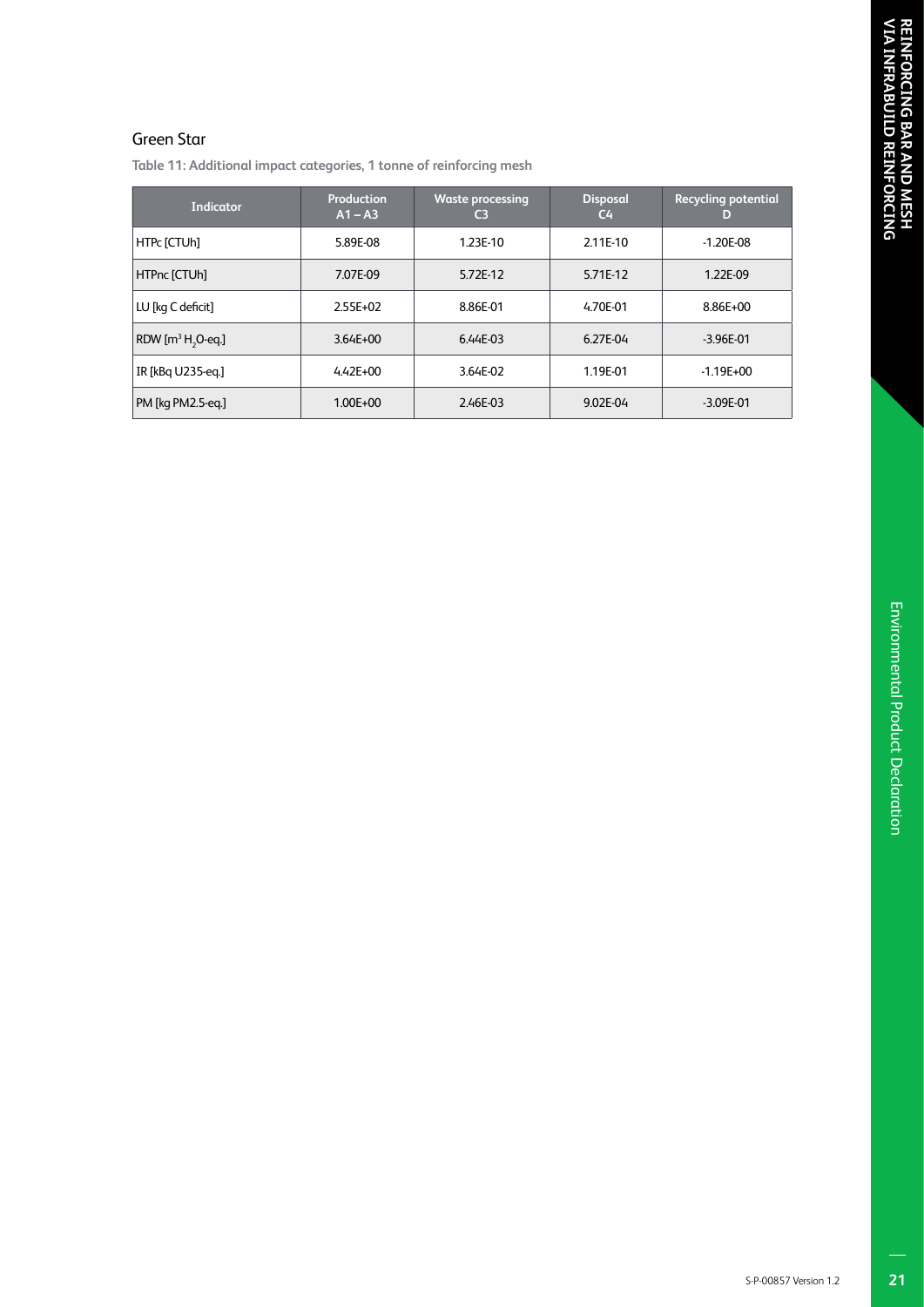### Acronyms

| ADPE         | Abiotic Depletion Potential For Non-Fossil Resources                                                                                  |
|--------------|---------------------------------------------------------------------------------------------------------------------------------------|
| ADPF         | Abiotic Depletion Potential For Fossil Resources                                                                                      |
| АP           | <b>Acidification Potential</b>                                                                                                        |
| AusLCI       | Australian Life Cycle Inventory Database                                                                                              |
| ΒF           | <b>Blast Furnace</b>                                                                                                                  |
| BOS          | <b>Basic Oxygen Steelmaking</b>                                                                                                       |
| CML          | Centre Of Environmental Science At Leiden                                                                                             |
| <b>CRU</b>   | <b>Components For Reuse</b>                                                                                                           |
| CTUh         | Comparative Toxic Unit (human toxic potential)                                                                                        |
| EAF          | <b>Electric Arc Furnace</b>                                                                                                           |
| EEE          | <b>Exported Electrical Energy</b>                                                                                                     |
| EET          | <b>Exported Thermal Energy</b>                                                                                                        |
| ЕP           | <b>Eutrophication Potential</b>                                                                                                       |
| EPD          | <b>Environmental Product Declaration</b>                                                                                              |
| <b>FW</b>    | Net Use Of Fresh Water                                                                                                                |
| Gabi         | Ganzheitliche Bilanzierung (German For Holistic Balancing)                                                                            |
| GWP          | <b>Global Warming Potential</b>                                                                                                       |
| <b>HTPc</b>  | Human Toxicity Potential, Cancer Effects                                                                                              |
| <b>HTPnc</b> | Human Toxicity Potential, Non-Cancer Effects                                                                                          |
| HWD          | Hazardous Waste Disposed                                                                                                              |
| INA          | Indicator Not Assessed. A result marked with 'INA' indicates this is unable to be assessed<br>using the worldsteel data set for scrap |
| IR           | <b>Ionising Radiation</b>                                                                                                             |
| ISO          | <b>International Organization For Standardization</b>                                                                                 |
| LCA          | Life Cycle Assessment                                                                                                                 |
| LCI          | Life Cycle Inventory                                                                                                                  |
| LU           | Land Use                                                                                                                              |
| MCI          | Material Circularity Indicator                                                                                                        |
| MER          | Materials For Energy Recovery                                                                                                         |
| MFR          | <b>Materials For Recycling</b>                                                                                                        |
| NHWD         | Non-Hazardous Waste Disposed                                                                                                          |
| NPI          | National Pollutant Inventory                                                                                                          |
| NRSF         | Use Of Non-Renewable Secondary Fuels                                                                                                  |
| ODP          | Ozone Depletion Potential                                                                                                             |
| PERE         | Use Of Renewable Primary Energy Excluding Renewable Primary Energy Resources Used As<br><b>Raw Materials</b>                          |
| PERM         | Use Of Renewable Primary Energy Resources Used As Raw Materials                                                                       |
| PENRE        | Use Of Non-Renewable Primary Energy Excluding Non-Renewable Primary Energy<br>Resources Used As Raw Materials                         |
| PENRM        | Use Of Non-Renewable Primary Energy Resources Used As Raw Materials                                                                   |
| PENRT        | Total Use Of Non-Renewable Primary Energy Resources                                                                                   |
| <b>PERT</b>  | Total Use Of Renewable Primary Energy Resources                                                                                       |
| PM           | <b>Particulate Matter</b>                                                                                                             |
| POCP         | Photochemical Ozone Creation Potential                                                                                                |
| RDW          | Resource Depletion - Water                                                                                                            |
| RSF          | Use Of Renewable Secondary Fuels                                                                                                      |
| rwd          | Radioactive Waste Disposed                                                                                                            |
| SM           | Use Of Secondary Material                                                                                                             |
| UN CPC       | United Nations Central Product Classification                                                                                         |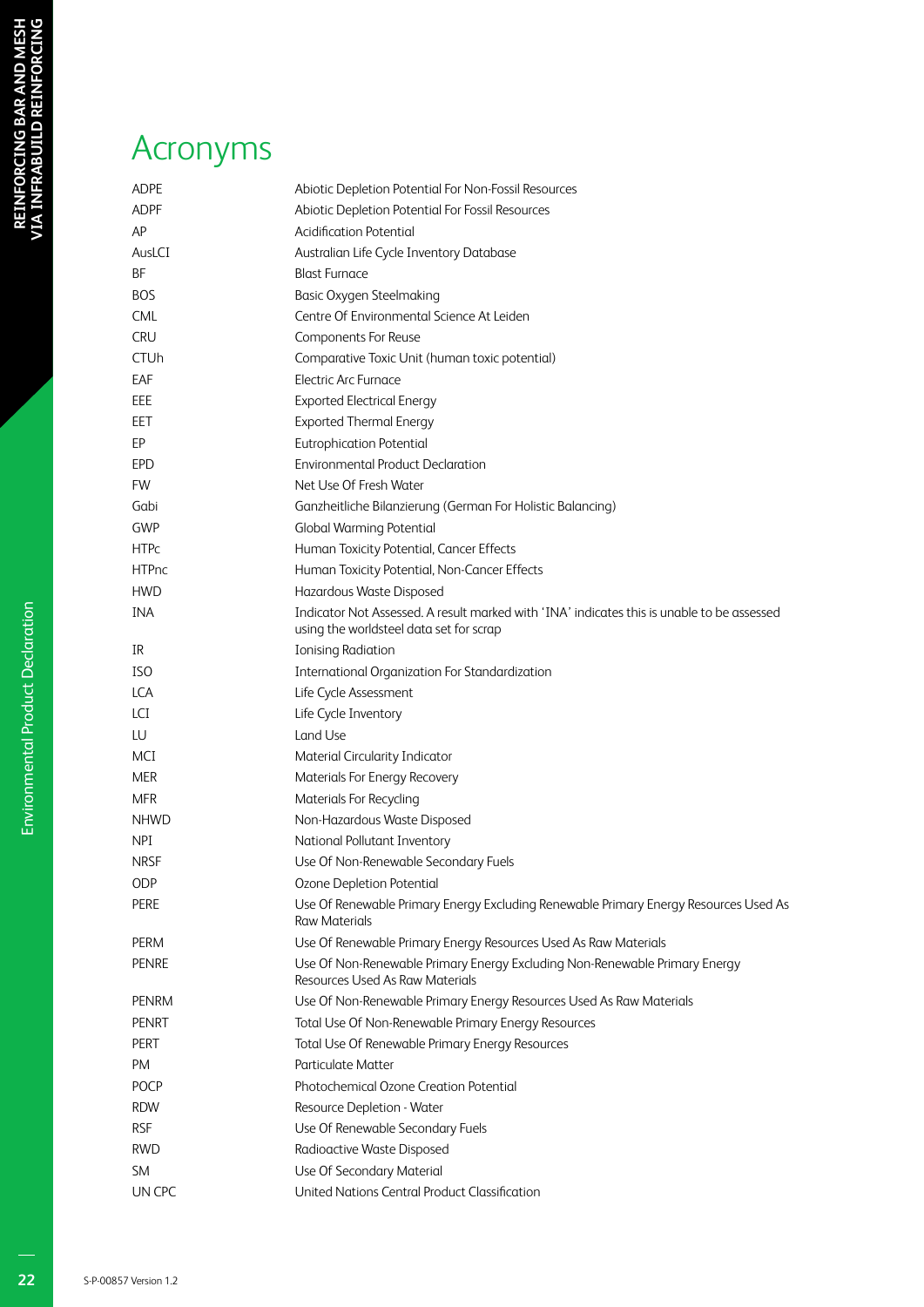## References

- CEN. (2012). EN 15804:2012+A1:2013; Sustainability of construction works Environmental product declarations Core rules for the product category of construction products. Brussels: European Committee for Standardization.
- Ellen McArthur Foundation. (2015) Circularity Indicators: An approach to measuring circularity. Available: https://www.ellenmacarthurfoundation.org/assets/downloads/insight/Circularity-Indicators\_Project-Overview\_May2015.pdf
- EPD Australasia (2018). Instructions of the Australasian EPD Programme V3.0, 2018-09-18. Retrieved from https:// epd-australasia.com/wp-content/uploads/2018/09/Australasian-Annex-to-GPI\_3.0-2018.pdf
- Frischknecht, R., Braunschweig, A., Hofstetter, P., & Suter, P. (2000). Human health damages due to ionising radiation in life cycle impact assessment. Environmental Impact Assessment Review (20), 159-189.
- Grant, T., Renouf, M. A., Sevenster, M., Ridoutt, B., Ximenes, F., Logie, J., . . . Lane, J. (2016). Best Practice Guide to Life Cycle Impact Assessment in Australia. Australian Life Cycle Assessment Society. Retrieved from www.alcas.asn.au
- Greco, S.L., Wilson, A.M., Spengler J.D., and Levy J.I. (2007). Spatial patterns of mobile source particulate matter emissions-to-exposure elationships across the United States. Atmospheric Environment (41), page 1011-1025.
- Green Building Council of Australia (2019). Green Star Design & As Built v1.3 Submission Guidelines. Retrieved from https://new.gbca.org.au/rate/rating-system/design-and-built/.
- Guinée, J. B., Gorrée, M., Heijungs, R., Huppes, G., Kleijn, R., de Koning, A., . . . Huijbregts, M. (2002). Handbook on life cycle assessment. Operational guide to the ISO standards. Dordrecht: Kluwer.
- IEPDS. (2019). PCR 2012:01, Construction products and Construction services, Version 2.31, 2019-12-20. The Internatinal EPD® System. Retrieved from http://www.environdec.com/en/PCR/Detail/?Pcr=8098.
- ISO (2006). ISO 14025:2006; Environmental labels and declarations Type III environmental declarations Principles and procedures. Geneva: International Organization for Standardization.
- Milà i Canals, L., Romanyà, J., & Cowell, S. J. (2006). Method for assessing impacts on life support functions (LSF) related to the use of 'fertile land' in Life Cycle Assessment (LCA). Journal of Cleaner Production, 15, 1426-1440.
- Pickin, J., Randell, P., Trinh, J., & Grant, B. (2018). National Waste Report 2018. Australia: Department of the Environment and Energy.
- Rabi, A. and Spadaro, J.V. (2004). The RiskPoll software, version is 1.051 (dated August 2004). www.arirabl.com.
- Ridoutt, B. G., & Pfister, S. (2012). A new water footprint calculation method integrating consumptive and degradative water use into a single stand-alone weighted indicator; in Int J Life Cycle Assess (Received: 29 February 2012; Accepted: 8 June 2012 ed.). Springer-Verlag.
- Rosenbaum, R. K., Bachmann, T. M., Swirsky Gold, L., Huijbregts, M., Jolliet, O., Juraske, R., . . . Hauschild, M. Z. (2008). USEtox—the UNEP-SETAC toxicity model: recommended characterisation factors for human toxicity and freshwater ecotoxicity in life cycle impact assessment. Int J Life Cycle Assess, 13(7), 532–546.
- Sphera (2020); GaBi Databases 2020. http://www.gabi-software.com/support/gabi/gabi-database-2020-lcidocumentation/.
- Standards Australia (2019). AS/NZS 4671, Steel for the reinforcement of concrete. SAI Global.
- thinkstep-anz (2020); InfraBuild EPD Background Report v1.0. 24/08/2020.